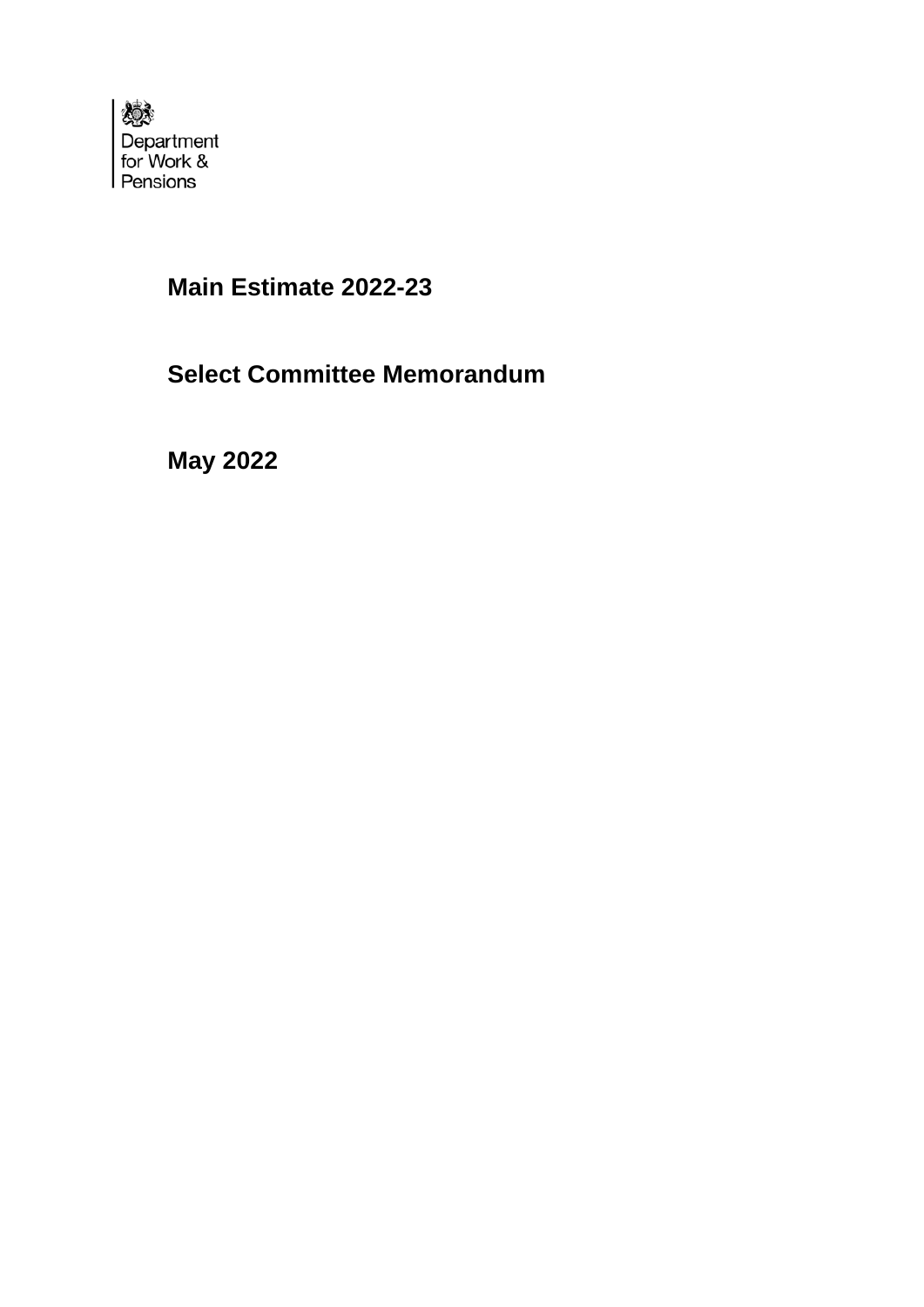## **1 Overview**

## **1.1 Objectives**

DWP's vision is to improve people's quality of life both now and in the future, supporting people to become financially resilient by moving into and progressing in decent jobs, while providing a safety net for those who cannot work. We aim to deliver excellent services to our millions of customers every day, including the most vulnerable in society.

To deliver our vision, we continue to focus on our three core objectives into which everyone in DWP has a role to play:

- 1. Maximising employment and in-work progression
- 2. Improving people's quality of life
- 3. Delivering excellent services for citizens and taxpayers

## **1.2 Spending controls**

DWP's spending includes several individual spending totals, for which Parliamentary approval is sought.

The spending totals that Parliament votes are:

- *Resource Departmental Expenditure Limit* (Resource DEL) day to day running costs.
- *Capital Departmental Expenditure Limit* (Capital DEL) investment in infrastructure and financial transactions. Financial transactions in DWP Capital DEL include Social Fund Funeral Expense Payments, and National Employment Savings Trust Corporation loan.
- *Resource Annually Managed Expenditure* (Resource AME) in DWP's case, mainly payment of benefits.
- *Capital Annually Managed Expenditure* (Capital AME) in DWP's case, payments of Support for Mortgage Interest loans and Universal Credit advances to customers, less repayments from customers.
- *Non-budget expenditure* includes the cash paid into the Social Fund.

In addition, Parliament votes a net cash requirement, which covers the cash elements of the voted spending totals above.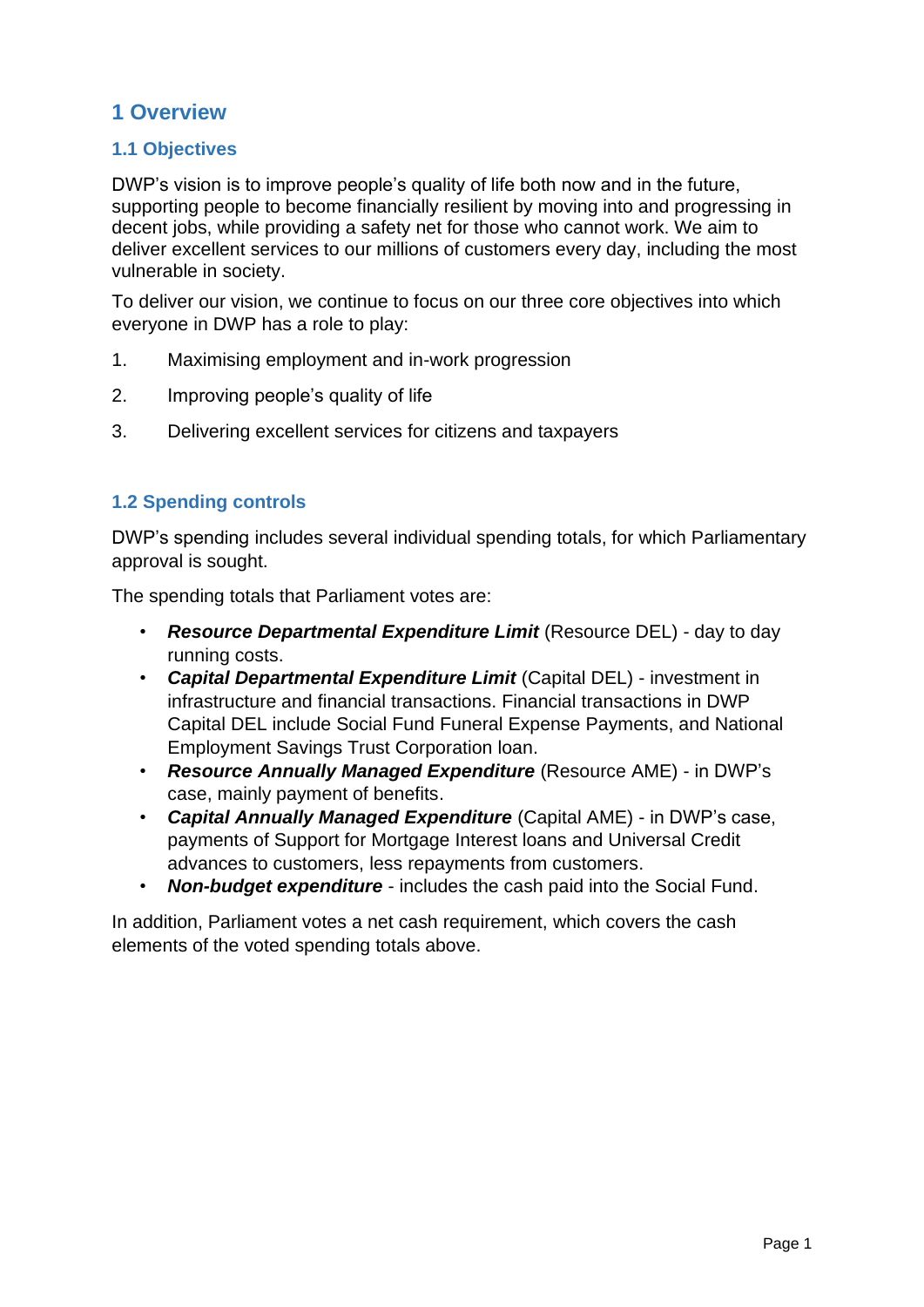### **1.3 Main areas of spending**

The figures below show the main components of DWP's proposed budget, included in the latest Estimate, and the proportions spent on its main activities.

## **Figure 1: Resource DEL 2022-23**



## **Figure 2: Capital DEL 2022-23**

| Capital DEL 2022-23<br>Total £854 million                                                                                                                                  |       |      |     |  |  |
|----------------------------------------------------------------------------------------------------------------------------------------------------------------------------|-------|------|-----|--|--|
| ■ Core Department ■ Health and Safety Executive (Net) ■ Money and Pensions Service (Net) ■ Other Arm's Length Bodies (Net) ■ Funding for Public Corporations ■ Social fund |       |      |     |  |  |
|                                                                                                                                                                            |       |      |     |  |  |
|                                                                                                                                                                            |       |      |     |  |  |
|                                                                                                                                                                            |       |      |     |  |  |
|                                                                                                                                                                            |       |      |     |  |  |
|                                                                                                                                                                            |       |      |     |  |  |
|                                                                                                                                                                            |       |      |     |  |  |
|                                                                                                                                                                            |       |      |     |  |  |
|                                                                                                                                                                            |       |      |     |  |  |
|                                                                                                                                                                            | £140m |      |     |  |  |
|                                                                                                                                                                            |       |      |     |  |  |
|                                                                                                                                                                            |       |      |     |  |  |
|                                                                                                                                                                            |       | £21m |     |  |  |
|                                                                                                                                                                            |       |      |     |  |  |
| £628m                                                                                                                                                                      | £50m  | £9m  | £5m |  |  |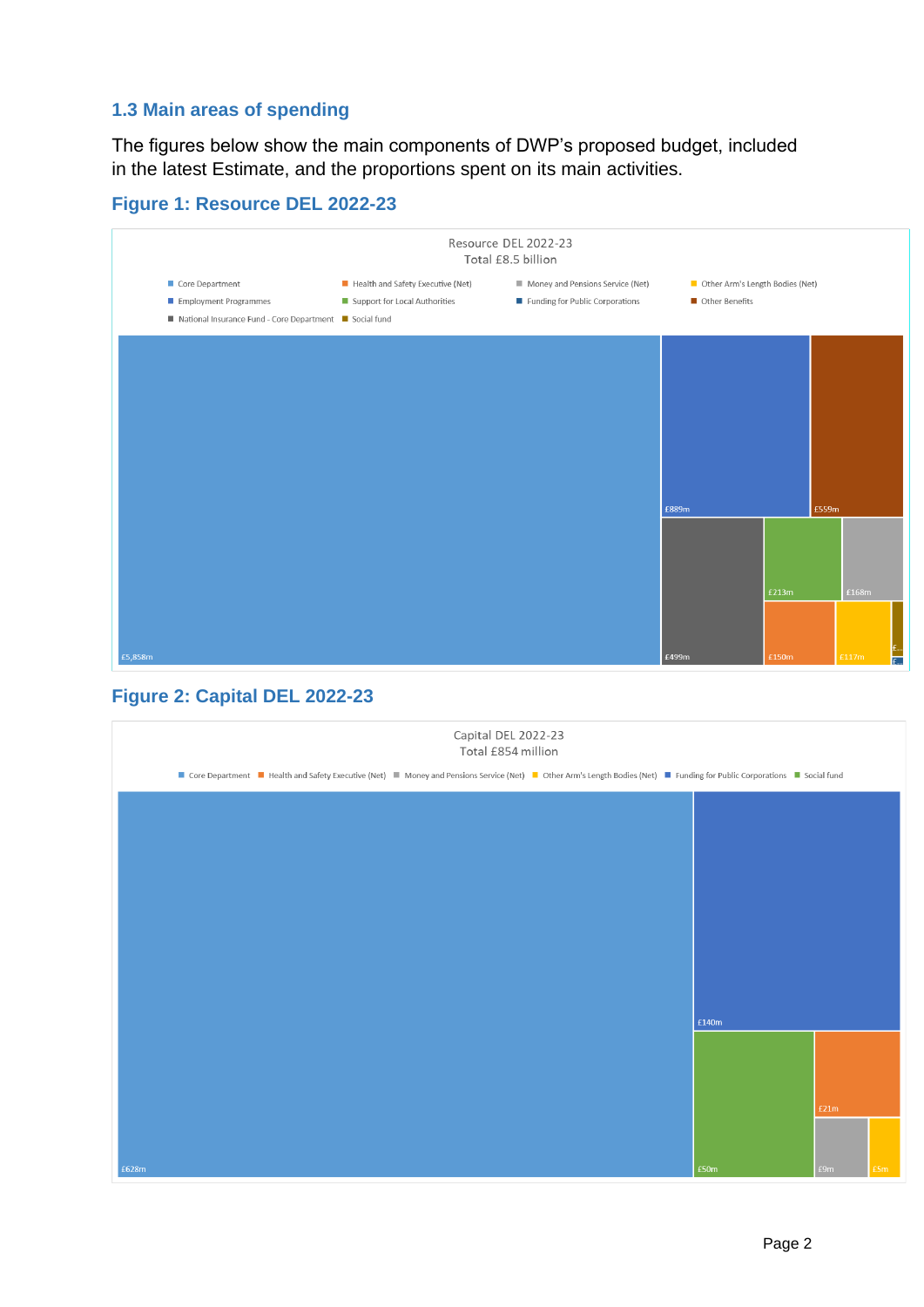## **Figure 3: Resource AME 2022-23**



Total does not sum due to non-contributory Employment and Support Allowance (ESA) being included in Incapacity Benefits and in Universal Credit and equivalent benefits (see table 6).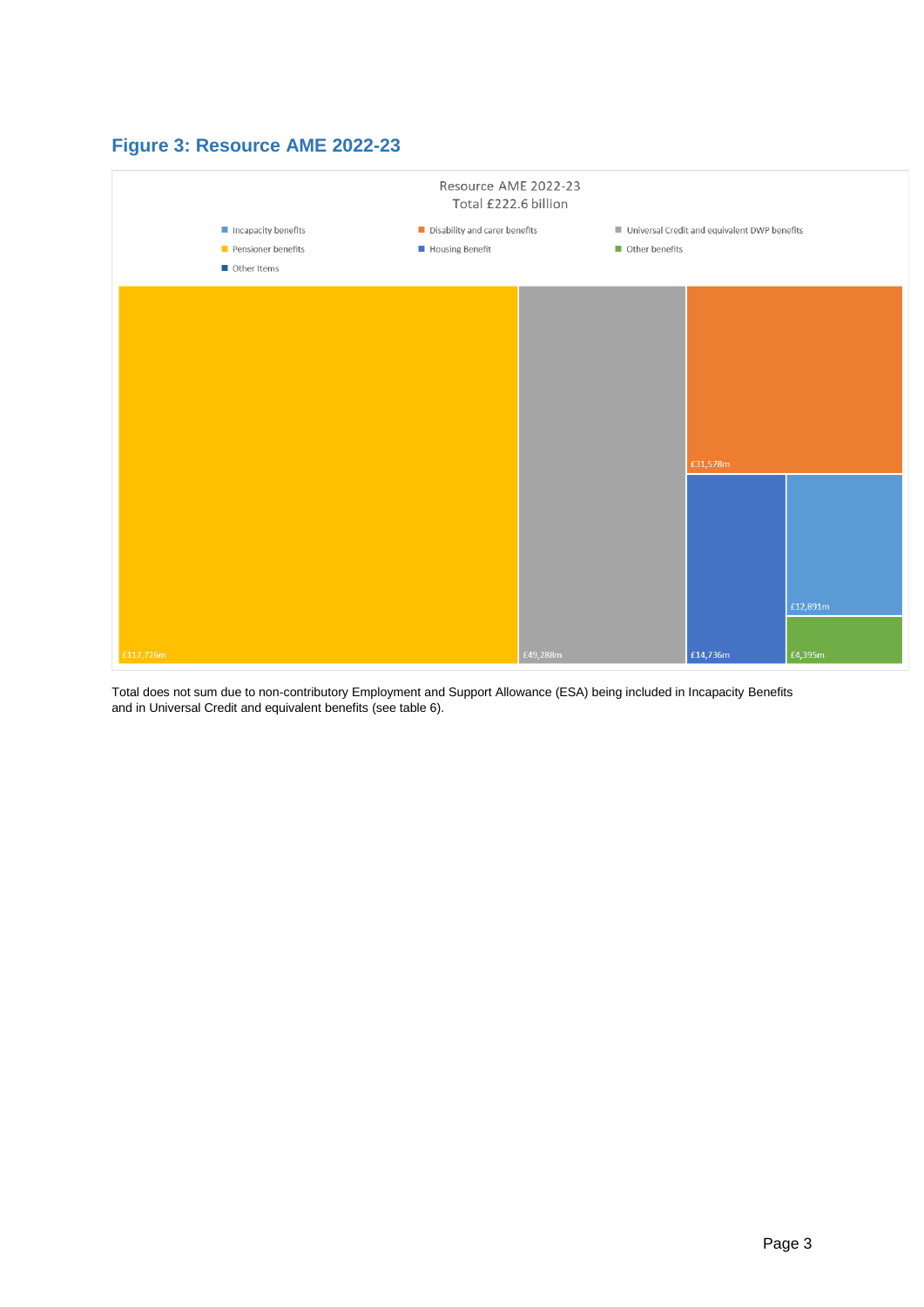## **1.4 Comparison of spending totals sought**

The table below shows how the totals sought for DWP in Main Estimate 2022-23 have changed compared with the Main Estimate and Supplementary Estimate in 2021-22:

| <b>Amounts sought in</b><br><b>Main Estimate 2022-23</b> |           | Change compared to | Supplementary Estimate 2021-22 | Change compared to<br><b>Main Estimate 2021-22</b> |        |
|----------------------------------------------------------|-----------|--------------------|--------------------------------|----------------------------------------------------|--------|
|                                                          | £m        | £m                 |                                | £m                                                 |        |
| <b>Resource DEL</b>                                      | 8.479.0   | (701.0)            | $-8%$                          | (932.6)                                            | $-10%$ |
| <b>Capital DEL</b>                                       | 853.8     | 218.4              | 34%                            | 392.5                                              | 85%    |
| Resource AME                                             | 222.645.7 | (91.6)             | 0%                             | 4.331.2                                            | 2%     |
| <b>Capital AME</b>                                       | 327.7     | (28.0)             | -8%                            | (128.4)                                            | $-28%$ |

## **Table 1: Comparison of spending totals**

The figure below shows how the totals sought for DWP in Main Estimate 2022-23 compared with the Main Estimate and Supplementary Estimate in 2021-22:



### **Figure 4: Comparison of spending totals**

#### **1.5 Key drivers of spending changes since last year**

DWP's total DEL funding sought for 2022-23 is £9.3bn, a decrease on 2021-22 of £0.5bn (Resource DEL decrease of £0.7bn offset by Capital DEL increase of £0.2bn). Changes compared with Supplementary Estimate are expanded on in Section 2. The reduction in Resource DEL reflects the end of the peak of spend relating to the Covid-19 pandemic with a reduction in programmes including Kickstart and a gradual reduction in staffing levels.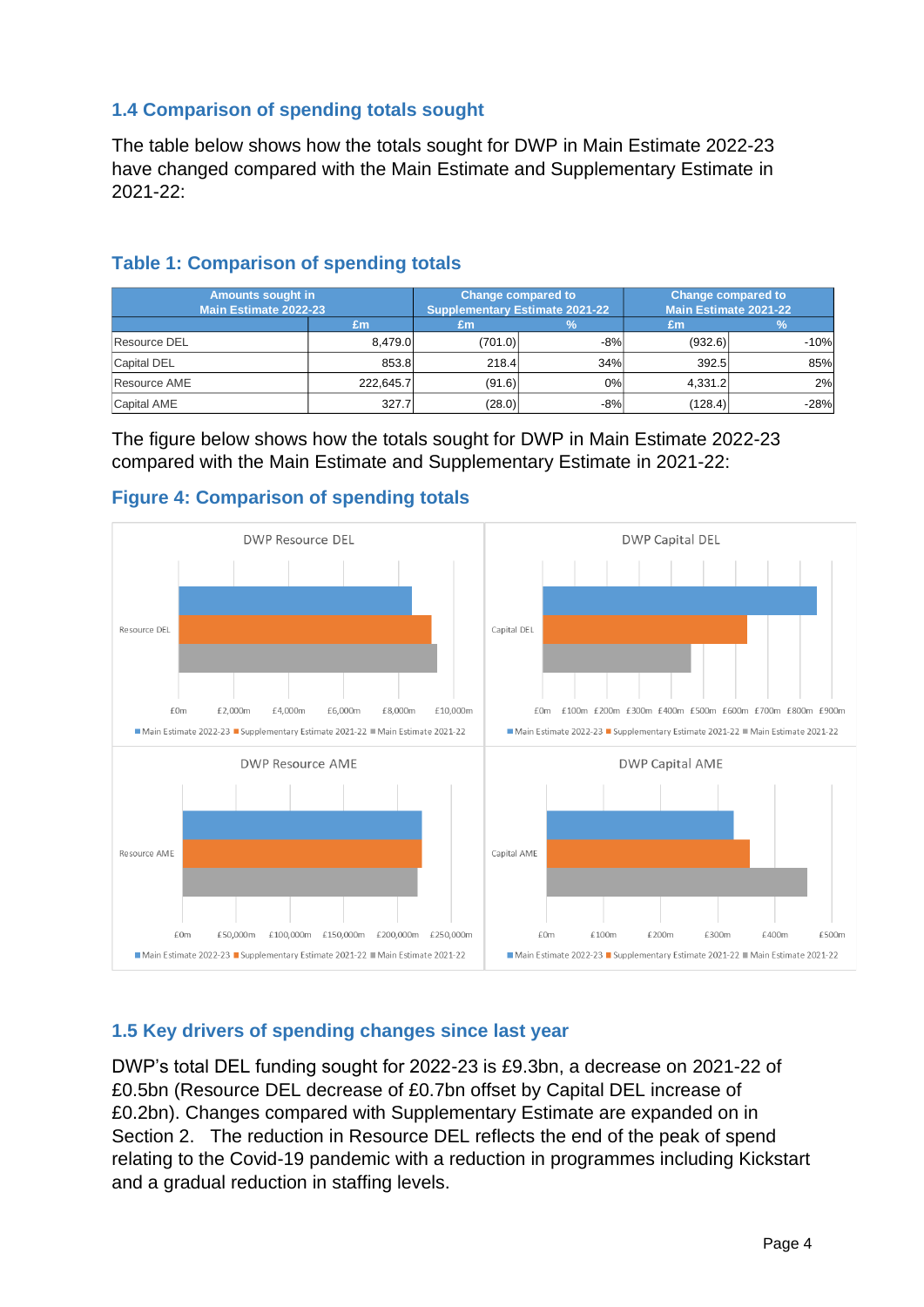## **Resource DEL**

Resource DEL funding has decreased from Supplementary Estimate by £0.7bn to £8.5bn. The material changes include:

- Restart funding increased by £0.2bn to £0.5bn.
- Kickstart funding reduced from prior year Supplementary Estimate by £0.7bn to £0.3bn. This project was initiated to deliver grant programme to encourage employers to employ 16-24 year olds at risk of long term unemployment. This project is now closed to new applicants and is in the process of closing.
- £0.2bn Service Delivery staffing reduction mainly in Work and Health Services.
- A net nil movement of £0.2bn of DEL Admin and DEL Programme to depreciation due to a change to lease accounting classifications under the accounting standard IFRS 16.

## **Capital DEL**

Capital DEL funding has increased from Supplementary Estimate by £0.2bn to £0.8bn. This increase is due to a change of accounting policy following the implementation of accounting standard IFRS 16 which reclassified revenue spent on leased items creating "right of use" capital Assets. The wider capital programme funding for 2022-23 remained consistent with 2021-22 levels.

#### **Resource AME**

Table 1 compares Main Estimate for 2022-23<sup>1</sup> to the Supplementary Estimates for 2021-22. The basis for Supplementary Estimates 2021-22 was the final AME Welfare Forecast following Autumn Budget 2021 (AB21), including updates at the time the return was compiled. For the 2021-22 Supplementary Estimates this update took place in November 2021. From here onwards in this document, for Resource AME, the comparison is against the 2021-2 Supplementary Estimates forecast, excluding any margins and provisions. This leads to a more meaningful comparison (see Table 6 for more detail) because at Supplementary Estimate it is standard practice for HM Treasury to allow DWP to add a margin to forecasts to cover potential fluctuations in the remainder of the year due to AME Welfare spending being demand-led. Margins have not been included in the Main Estimate for 2021- 22.

Resource AME has increased by £5.5bn against the forecast used at Supplementary Estimates  $(E217.1bn<sup>2</sup>)$ . The material changes include:

 $1$  Main Estimate AME figures are based on the Office for Budgetary Responsibility's Spring Statement 2022 forecasts.

<sup>2</sup> Supplementary Estimate excluding margins and provisions.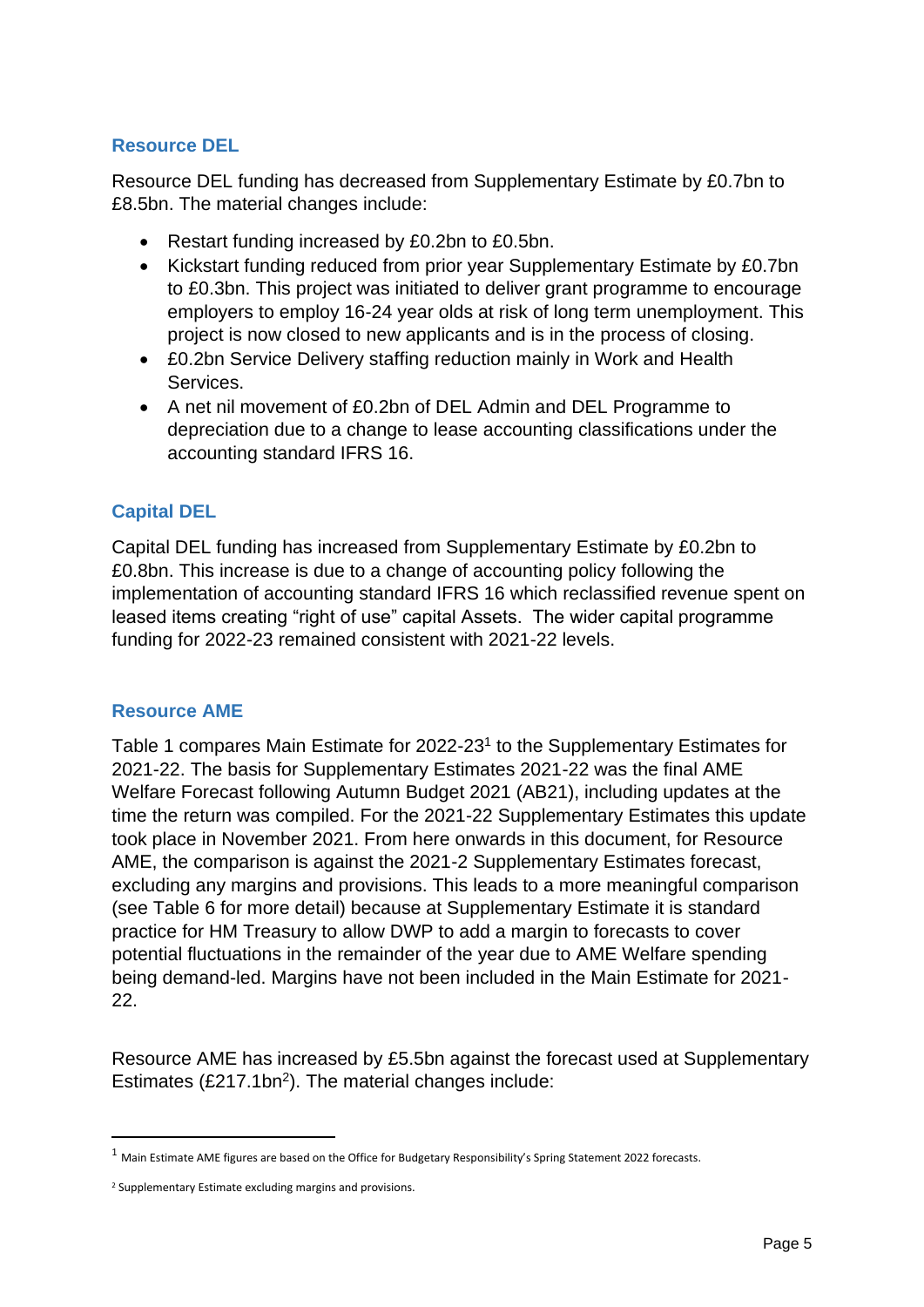- Uprating of the State Pension by 3.1% is the primary cause of a £5.9bn increase in Pensioner costs (see Table 10)
- The increase in disability and carer benefits of £2.6bn (8.9%) due to increasing average awards and caseloads as well as through the uprating of benefits
- Decreases of approximately £3.1bn across Housing Benefit and Universal Credit offset part of the increases outlined above

### **Capital AME**

Benefit expenditure in Capital AME is £0.2bn lower than at Supplementary Estimate 2021-22 (see Table 13). The changes is driven by a reduction in UC advances compared to those forecast at Supplementary Estimate.

#### **1.6 New policies and programmes; ambit changes**

There has been no change to the activities included in the Ambit.

#### **1.7 Spending trends**

The charts below show overall spending trends for the last 3 years, plans presented in the Main Estimates for 2022-23, and current future spending plans for the Spending Review period to 2024-25.

**Figure 5: Spending Trends**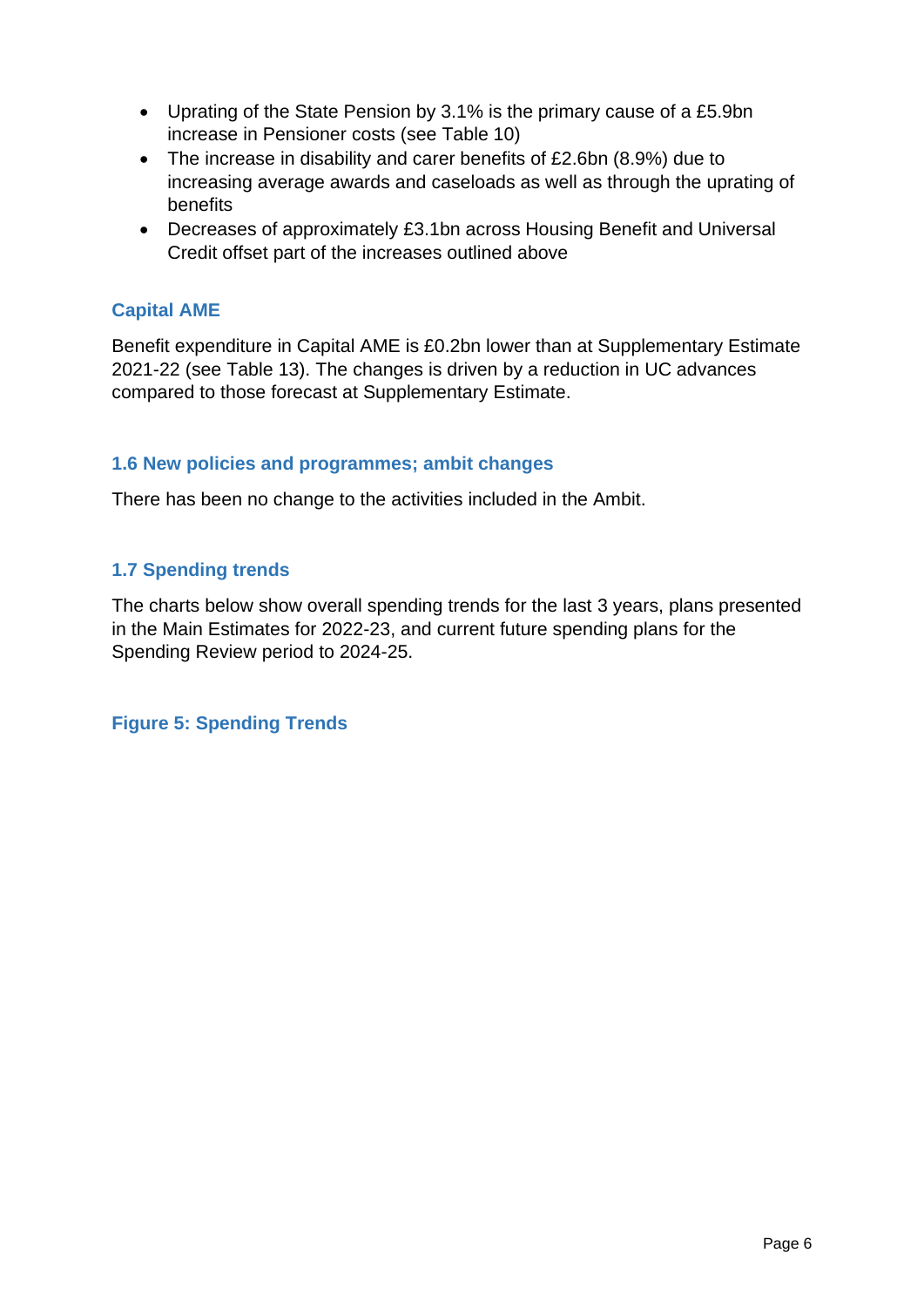

## **Resource DEL**

COVID-19 had led to increases in claimant caseloads in both 2020-21 and 2021-22 and additional funding was sought to support DWP's response. Accordingly, the Resource DEL requirements have reduced as the economy recovers from COVID-19 and claimant caseloads reduce.

## **Capital DEL**

This includes Financial Transactions for loans to the National Employment and Savings Trust Corporation (NEST), Office for Nuclear Regulation (ONR) and Social Fund Funeral Expense Payment loans which are demand driven. The remainder of Capital DEL expenditure is predominantly non-recurrent investment within Change programmes, Digital and Estates. The Capital DEL budget was increased in the 2021-22 Supplementary Estimates to £635m supporting the Rapid Estate Expansion Programme resulting from increased demand for services due to COVID-19. The 2022-23 settlement remains consistent, with this figure, reducing slightly to £621m. The large increase shown in 2022-23 reflects the impact of the IFRS 16 accounting standard change with future years funding reducing as the COVID-19 funding ceases.

#### **Resource AME**

Benefit expenditure has increased over the period shown, driven by uprating (the annual increase in most benefits) and demographics (a growing and ageing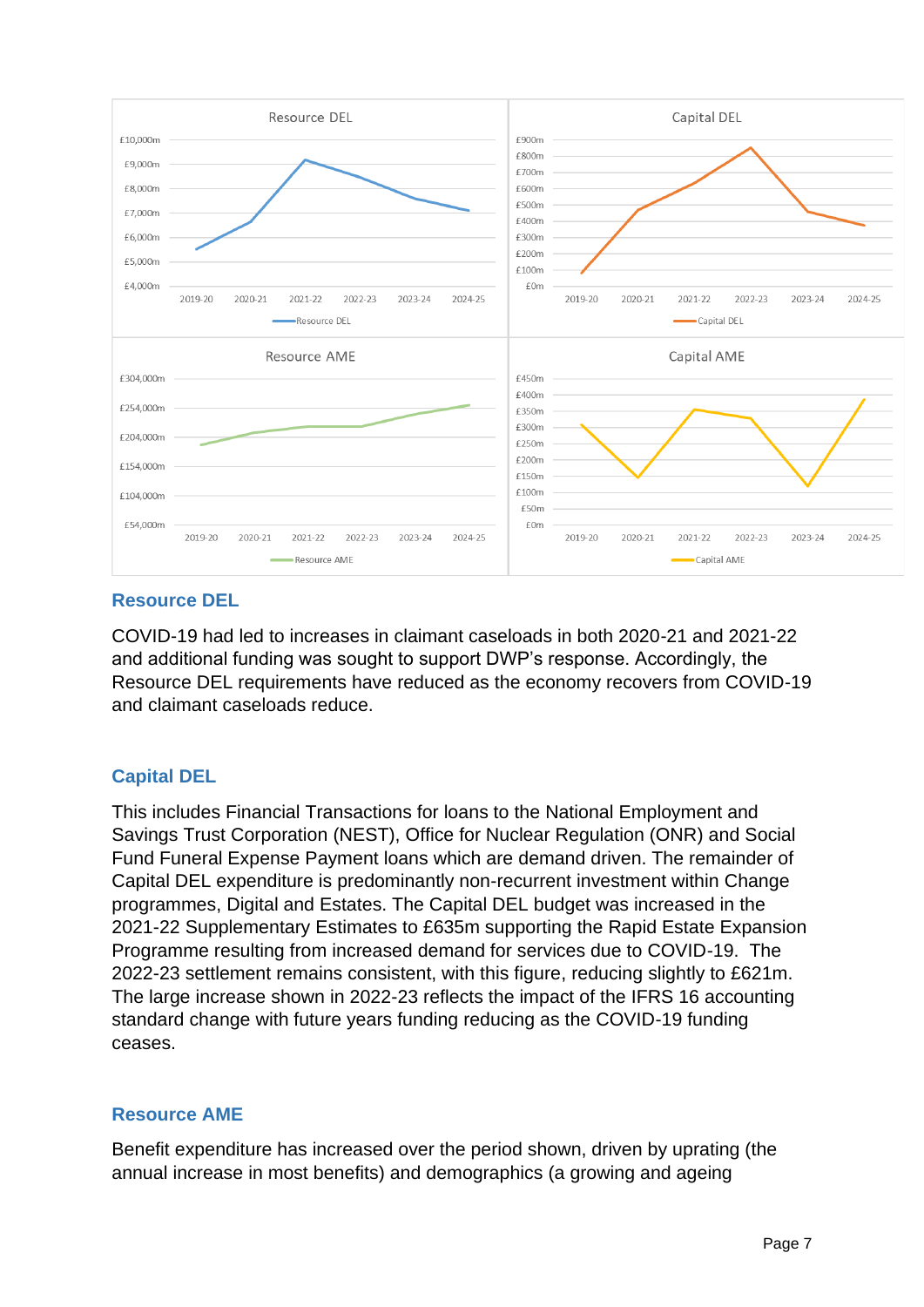population). The largest elements of the increase relate to State Pension, disability benefits and incapacity benefits (see table 6).

The basic State Pension has been increased by at least 2.5% every year, in line with the Government's "triple lock", except for 2022-23 when a double-lock was implemented instead (the greater of CPI or 2.5%).

## **Capital AME**

Until 2016-17, Capital AME within DWP consisted of Social Fund net lending only and was a negative figure because recoveries in-year exceeded payments out. In 2017-18 DWP capitalised a proportion of Universal Credit (UC) advances for the first time in line with HM Treasury budgeting rules and in 2018-19 DWP introduced Support for Mortgage Interest (SMI) loans. These are both new elements of the welfare system that are anticipated to grow over time. The increases in Capital AME in 2021-22 and 2022-23 are driven by a policy change in April 2021 to extend the repayment terms of UC advances to new claimants from 12 to 24 months. Recoveries increase in 23-24 as these advances mature, and budgetary and hardship advances, with 12 month repayment terms, become a greater proportion of the loan stock. UC Advances are forecast to increase again in 2024-25 as more claimants move to Universal Credit.

### **1.8 Administration costs and efficiency plans**

#### **Table 2: Administration budgets**

| <b>Amounts sought in</b><br>Main Estimate 2022-23 |       | Change compared to | Supplementary Estimate 2021-22 | Change compared to<br>Main Estimate 2021-22 |    |
|---------------------------------------------------|-------|--------------------|--------------------------------|---------------------------------------------|----|
|                                                   | £т    | £m                 |                                | £m                                          |    |
| Administration costs                              | 949.0 | 21.2               | 0%                             | 39.5                                        | 4% |

Within DWP, DEL administration (DELA) relates to expenditure to maintain departmental infrastructure and provide necessary business services including improvements to IT services for users and customers. Administration as a proportion of DWP's Resource DEL expenditure is 11% of 2022-23 Main Estimate Resource DEL. This spend remains relatively flat year-on-year.

## **1.9 Funding: Spending Review and Budgets**

The DWP DEL funding for 2022-23 was set at Spending Review 2021. There were also minor amendments made at Spring Budget 2022 including £421m for the Household Support Fund. Full details of funding changes since the original settlement are provided at Annex B.

## **1.10 Funding: other spending announcements**

In December 2021 the Government announced £510m of DEL expenditure over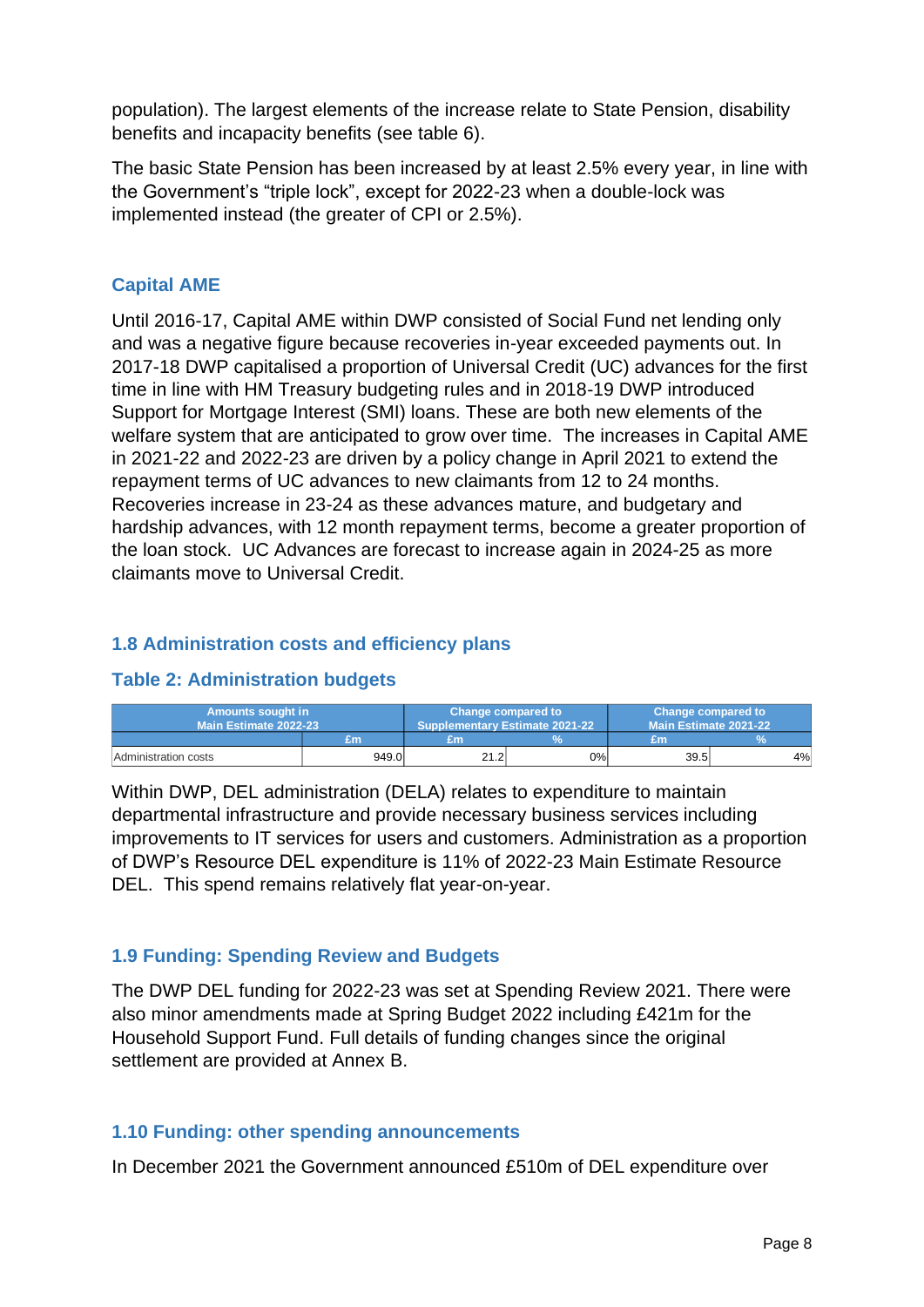three years for the Department to reduce benefit fraud and collect more debt, of which £141.8m DEL funding and £4m CDEL funding is received in 2022-23.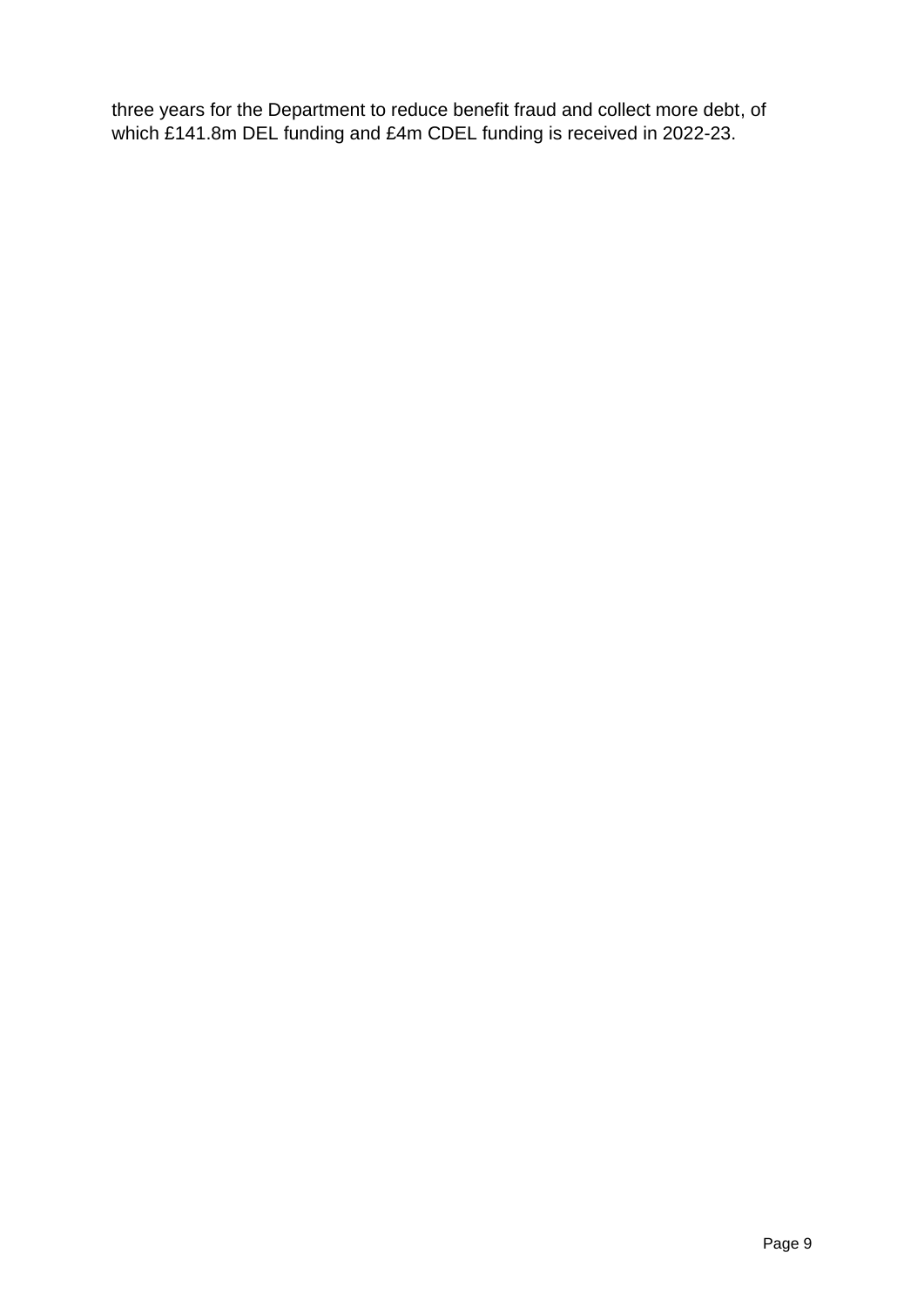## **2 Spending detail**

## **2.1 Explanations of changes in spending**

### **Resource DEL**

The table below shows how DWP's spending plans for Resource DEL at the Main Estimate compare with the Supplementary Estimate.

**Table 3: Resource Departmental Expenditure Limits (Resource DEL)** 

| <b>Subhead</b> | <b>Description</b>                           | <b>Main Estimate</b><br>2022-23 | <b>Supplementary</b><br><b>Estimate 2021-22</b> | <b>Change compared to Supplementary</b><br><b>Estimate 2021-22</b> |               | <b>Note</b> |
|----------------|----------------------------------------------|---------------------------------|-------------------------------------------------|--------------------------------------------------------------------|---------------|-------------|
|                |                                              | Em                              | Em                                              | Em                                                                 | $\frac{9}{6}$ |             |
| A              | Core Department                              | 5,858.0                         | 6,268.9                                         | (410.8)                                                            | (6.6)         |             |
| B              | Health and Safety Executive (Net)            | 150.2                           | 168.1                                           | (17.9)                                                             | (10.6)        | 2           |
| C              | Money and Pensions Service (Net)             | 167.8                           | 158.6                                           | 9.2                                                                | 5.8           | 3           |
| D              | Other Arm's Length Bodies (Net)              | 117.1                           | 107.6                                           | 9.5                                                                | 8.8           |             |
| E              | <b>Employment Programmes</b>                 | 888.6                           | 711.9                                           | 176.7                                                              | 24.8          | 4           |
| F              | Support for Local Authorities                | 212.5                           | 212.7                                           | (0.2)                                                              | (0.1)         |             |
| G              | Funding for Public Corporations              | 3.8                             | 0.1                                             | 3.7                                                                | 5,472.1       |             |
| н              | <b>Other Benefits</b>                        | 558.8                           | 808.5                                           | (249.7)                                                            | (30.9)        | 5           |
|                | National Insurance Fund - Core<br>Department | 498.7                           | 713.7                                           | (215.0)                                                            | (30.1)        | 6           |
|                | Social fund                                  | 23.4                            | 29.9                                            | (6.5)                                                              | (21.7)        |             |
|                |                                              |                                 |                                                 |                                                                    |               |             |
|                | Total voted and non-voted                    | 8,479.0                         | 9,180.0                                         | (701.0)                                                            | (7.6)         |             |

Major differences are explained below. These are numbered and referenced to the table above.

1. Core Department – Significant movements due to a reduction (£0.7bn) in Kickstart funding as scheme is closed to new applicants. This is offset by £0.14bn additional funding for Fraud Error and Debt.

2.Health and Safety Executive (Net) – A reduction in spending plans due to cost decreases in 2022-23; this is driven by a reduction in funding for the National Core Studies research into COVID-19, which reduced from £14m to £5m for its final year.

3. Money and Pension Service – Additional funding to support the Debt Advice service.

4. Employment Programmes – The increase in spending plans takes into consideration the continued support given via the Restart scheme and Access to Work. Restart supports Universal Credit claimants who have been out of work for at least 9 months enhanced support to find jobs in their local area. Providers will work with employers, local government and other partners to deliver tailored support for individuals. Access to Work provides advice and a financial grant for practical support to overcome work related barriers due to disability and is available to customers with a disability who are in employment or with a job to start. The increase has been offset slightly by reduced funding for the Job Entry Targeted Support scheme which assists claimants who have been unemployed for 13 weeks or over and are in receipt of benefit and need light touch support to get back into work.

5. Other Benefits - This includes in 2021/22 the COVID support payments provided for local authorities in response to COVID-19 to help them support citizens most in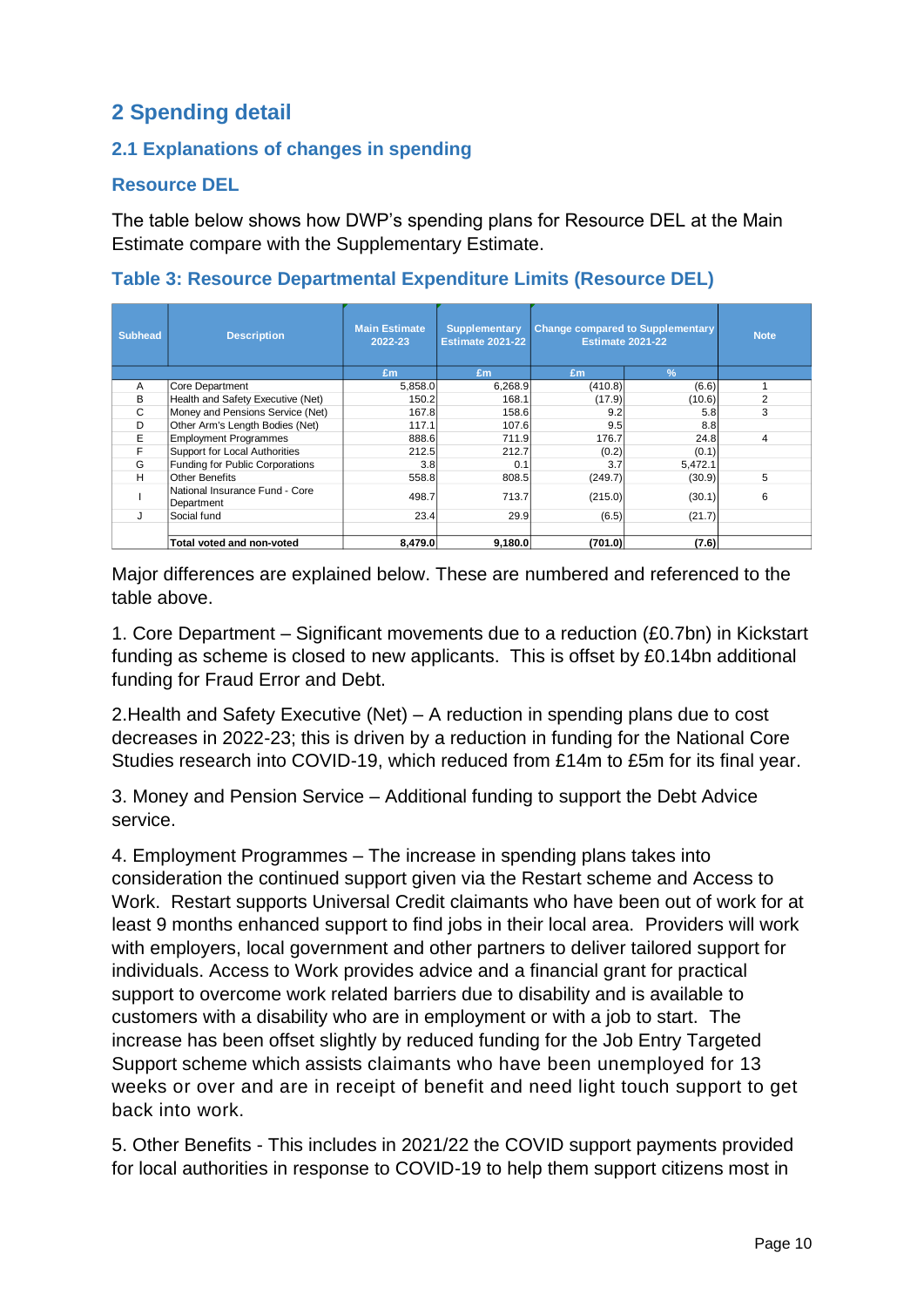need with the cost of food, energy (heating, cooking and lighting), water bills (including sewerage) and other essentials. This funding has ceased. It also includes the Household Support Fund, which continues into 2022-23 following the announcement of a further £421m in the Spring Statement.

6. National Insurance Fund - The amount of non-voted DEL funding to be received from HMRC in respect of the administration of contributory benefits has been set at £499m in accordance with the Service Level Agreement signed by both Departments. The difference of £215m from the charge in 2021-22, is due to a decrease of COVID-19 related activity, which is no longer included within the 2022- 23 charge.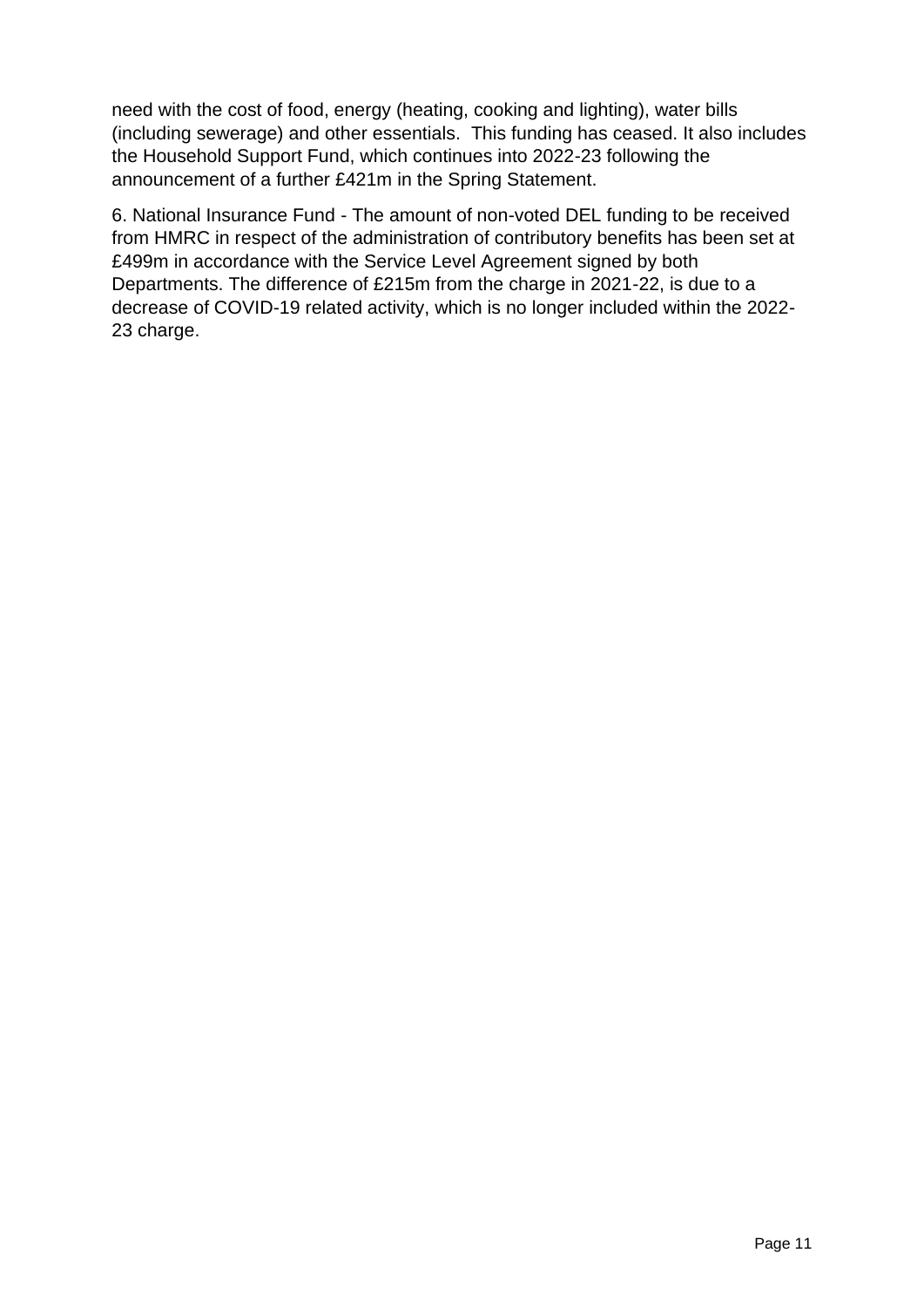## **Capital DEL**

The table below shows how spending plans for Capital DEL compare with the Supplementary Estimate.

## **Table 4: Capital Departmental Expenditure Limits (Capital DEL)**

(Totals and percentages may not match due to roundings)

| <b>Subhead</b> | <b>Description</b>                           | <b>Main Estimate</b><br>2022-23 | <b>Supplementary</b><br><b>Estimate 2021-22</b> | <b>Change compared to Supplementary</b><br><b>Estimate 2021-22</b> |               | <b>Note</b> |
|----------------|----------------------------------------------|---------------------------------|-------------------------------------------------|--------------------------------------------------------------------|---------------|-------------|
|                |                                              | Em                              | Em                                              | £m                                                                 | $\frac{9}{6}$ |             |
| A              | Core Department                              | 628.1                           | 452.3                                           | 175.8                                                              | 39%           |             |
| B              | Health and Safety Executive (Net)            | 21.0                            | 19.6                                            | 1.5                                                                | 8%            |             |
| C              | Money and Pensions Service (Net)             | 9.2                             | 0.2                                             | 9.0 <sub>l</sub>                                                   | 4322%         |             |
| D              | Other Arm's Length Bodies (Net)              | 5.4                             | 5.8                                             | (0.4)                                                              | $-7%$         |             |
| E              | <b>Employment Programmes</b>                 | 0.0                             | 0.0                                             | 0.0                                                                | 0%            |             |
| F              | Support for Local Authorities                | 0.0                             | 0.0                                             | 0.0                                                                | 0%            |             |
| G              | Funding for Public Corporations              | 140.0                           | 110.6                                           | 29.4                                                               | 27%           | 2           |
| н              | <b>Other Benefits</b>                        | 0.0                             | 0.01                                            | 0.0                                                                | 0%            |             |
|                | National Insurance Fund - Core<br>Department | 0.0                             | 0.0                                             | 0.0                                                                | 0%            |             |
|                | Social fund                                  | 50.0                            | 46.9                                            | 3.1                                                                | 7%            |             |
|                |                                              |                                 |                                                 |                                                                    |               |             |
|                | Total                                        | 853.8                           | 635.4                                           | 218.4                                                              | 34%           |             |

Differences of more than 10% and £10m are explained below. These are numbered and referenced to the table above.

1. Core Department – The increased cost is due to a change of accounting policy following the implementation of accounting standard IFRS 16.

2. Funding for Public Corporations - The variance is driven by a £27m increase in the loan to National Employment Savings Trust (NEST). For 2022-23 the total loan is £138m with the increase in funding required to support the transition of administration services for NEST's defined contribution pension scheme to ATOS under the Future Scheme Implementation Programme, the peak of these costs is expected to materialise in 2022-23.

## **Annually Managed Expenditure (AME)**

In DWP, AME is primarily demand-led expenditure on social security and social assistance benefits. These cover a range of life events such as being out of work, retirement, disability, maternity and/or bereavement.

Over half of DWP AME is spent on contributory benefits, overwhelmingly State Pension, where entitlement is based on National Insurance contributions. A third of DWP's Resource AME is income-related where entitlement is affected by the recipient's other income and capital. Examples of income-related benefits include Universal Credit and Pension Credit.

The remainder of the benefit expenditure is neither contributory nor income-related. The main area of spending of this type includes Disability Living Allowance, Personal Independence Payment and Attendance Allowance. Additional details of individual benefits and eligibility requirements can be found on the [gov.uk](https://www.gov.uk/browse/benefits) website.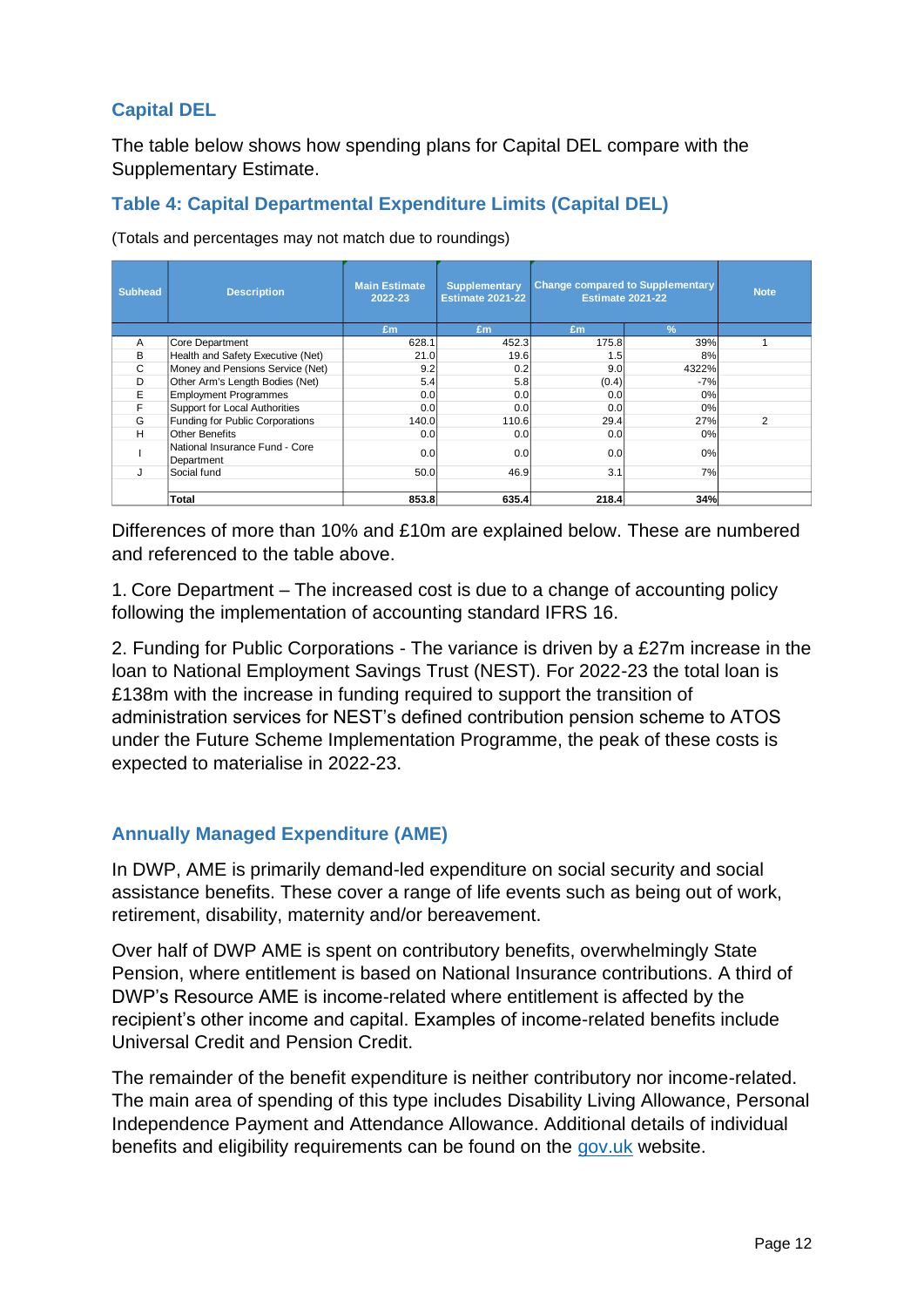In addition to benefit expenditure, Resource AME also includes non-cash expenditure relating to accounting treatment for impairments and provisions. Table 6 shows how spending plans for Resource AME compare with the forecasts that informed Supplementary Estimates and does not consider non-cash items (see Section 1.5).

The following summary tables show spending by broad benefit group to illustrate general trends. There is some overlap between Table 7 (incapacity benefits) and Table 9 (Universal Credit and equivalent DWP benefits) because we include Employment and Support Allowance (non-contributory) in both tables.

#### **Resource AME**

#### **Table 6: Resource AME**

(Totals may not sum due to rounding)

| <b>Subheads</b>                                  | <b>Description</b>                                                             | <b>Main Estimate</b><br>2022-23 | <b>Supplementary</b><br><b>Estimate</b><br>$2021 - 223$ | <b>Change from latest</b><br>forecast |               |
|--------------------------------------------------|--------------------------------------------------------------------------------|---------------------------------|---------------------------------------------------------|---------------------------------------|---------------|
|                                                  |                                                                                | Em                              | £m                                                      | Em                                    | $\frac{9}{6}$ |
| K, N, AD, AE                                     | <b>Incapacity benefits</b>                                                     | 12,891.1                        | 12,848.2                                                | 42.9                                  | 0.3           |
| <b>R, S, T, U</b>                                | <b>Disability and carer</b><br>benefits                                        | 31,578.0                        | 29,005.5                                                | 2,572.5                               | 8.9           |
| <b>M, N, O, Y</b>                                | <b>Universal Credit</b><br>and equivalent<br><b>DWP</b> benefits               | 49,288.3                        | 50,755.6                                                | (1.467.4)                             | (2.9)         |
| <b>P, Q, Z, AB</b><br>(part), AF, AL             | <b>Pensioner benefits</b>                                                      | 117,725.6                       | 111,844.0                                               | 5,881.7                               | 5.3           |
| $\mathbf v$                                      | <b>Housing Benefit</b>                                                         | 14,736.1                        | 16,369.1                                                | (1,632.9)                             | (10.0)        |
| L, W, X, AA, AB<br>(part), AG, AH,<br>AI, AJ, AK | <b>Other benefits</b>                                                          | 4,394.6                         | 4,530.3                                                 | (135.7)                               | (3.6)         |
| AB (part), AC                                    | <b>Other Items</b>                                                             | 0.1                             | $\Omega$                                                | 0.1                                   | $\Omega$      |
|                                                  | Less items double-<br>counted above<br>(ESA non-<br>contributory) <sup>4</sup> | (7,968.1)                       | (8, 183.4)                                              | 215.3                                 | 2.7           |
|                                                  | <b>Total voted and</b><br>non-voted                                            | 222,645.7                       | 217,169.3                                               | 5,476.4                               | 2.5           |

Main Estimate AME figures are based on the Office for Budgetary Responsibility's Spring Statement 2022 forecasts.

<sup>&</sup>lt;sup>3</sup> Comparatives for Supplementary Estimate 2021-22 come from forecasts following the Autumn Budget 2021, updated with the latest data at the time the Supplementary Estimate was compiled (November 2021). These figures do not include any margins or provisions.

<sup>4</sup> Total does not sum to the above due to non-contributory Employment and Support Allowance (ESA) being included in Incapacity benefits and in Universal Credit and equivalent benefits.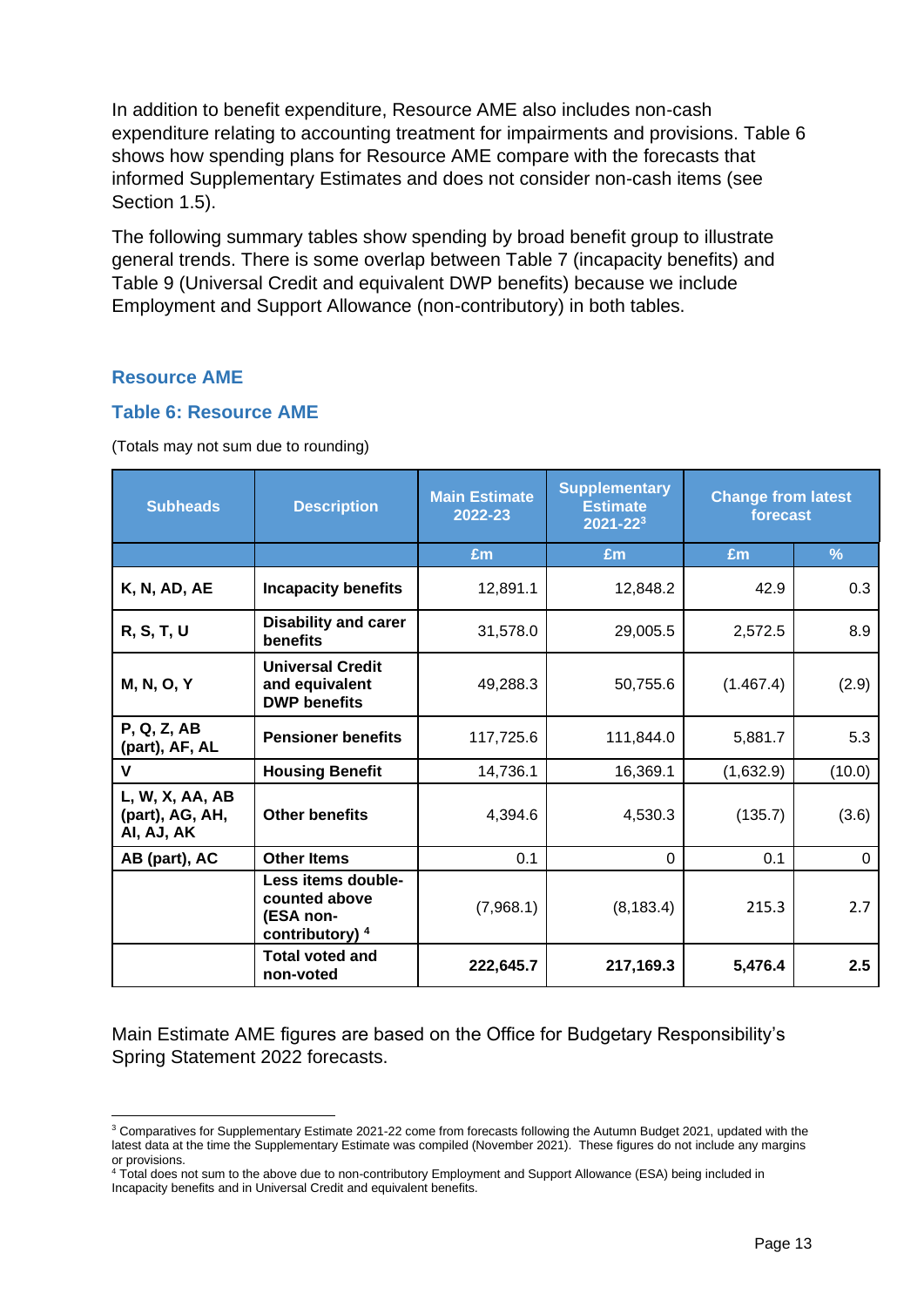Benefit expenditure in Resource AME for 2022-23 is forecast to be approximately £5.5bn higher than at Supplementary Estimates 2021-22. The main drivers are:

- Pensioner benefits increase by £5.9bn, mainly due to the 3.1% triple lock uprating of basic and new State Pensions
- Disability and Carer benefits have increased by £2.6bn, due to uprating by CPI (3.1%), and higher caseloads (increased demand) and average awards (upward trend in award levels).

### **Incapacity benefits<sup>5</sup>**

Table 7 shows the net change in incapacity benefits spending. It does not cover similar spending in Universal Credit.

#### **Table 7: Incapacity benefits**

(Totals may not sum due to rounding)

|                                                                   | <b>Main</b><br><b>Estimate</b><br>2022-23 | <b>Supplementary</b><br><b>Estimate</b><br>2021-226 | forecast | <b>Change from latest</b> |
|-------------------------------------------------------------------|-------------------------------------------|-----------------------------------------------------|----------|---------------------------|
|                                                                   | £m                                        | Em                                                  | Em       | $\frac{9}{6}$             |
| Incapacity benefits, of<br>which:                                 | 12,891.1                                  | 12,848.2                                            | 42.9     | 0.3                       |
| Severe Disablement<br>Allowance                                   | 58.9                                      | 63.7                                                | (4.8)    | (7.5)                     |
| Incapacity benefit                                                | (0.0)                                     | 2.1                                                 | (2.1)    | (101.4)                   |
| <b>Employment and Support</b><br>Allowance (non-<br>contributory) | 7,968.1                                   | 8,183.4                                             | (215.3)  | (2.6)                     |
| <b>Employment and Support</b><br>Allowance (contributory)         | 4.864.2                                   | 4,599.1                                             | 265.1    | 5.8                       |

Overall spending on incapacity benefits is forecast to increase by £43m (0.3%). Only Contributory Employment and Support Allowance (ESA) can now be claimed. Contributory ESA is forecast to cost £4.9bn in 2022-23, rising by £0.3bn (5.8%) compared to 2021-22 due to uprating and increases in the forecasted caseload.

<sup>5</sup> Excluding Universal Credit spending estimated to be ESA equivalent.

<sup>&</sup>lt;sup>6</sup> Comparatives for Supplementary Estimate 2021-22 come from forecasts following the Autumn Budget 2021, updated with the latest data at the time the Supplementary Estimate was compiled (November 2021). These figures do not include any margins or provisions.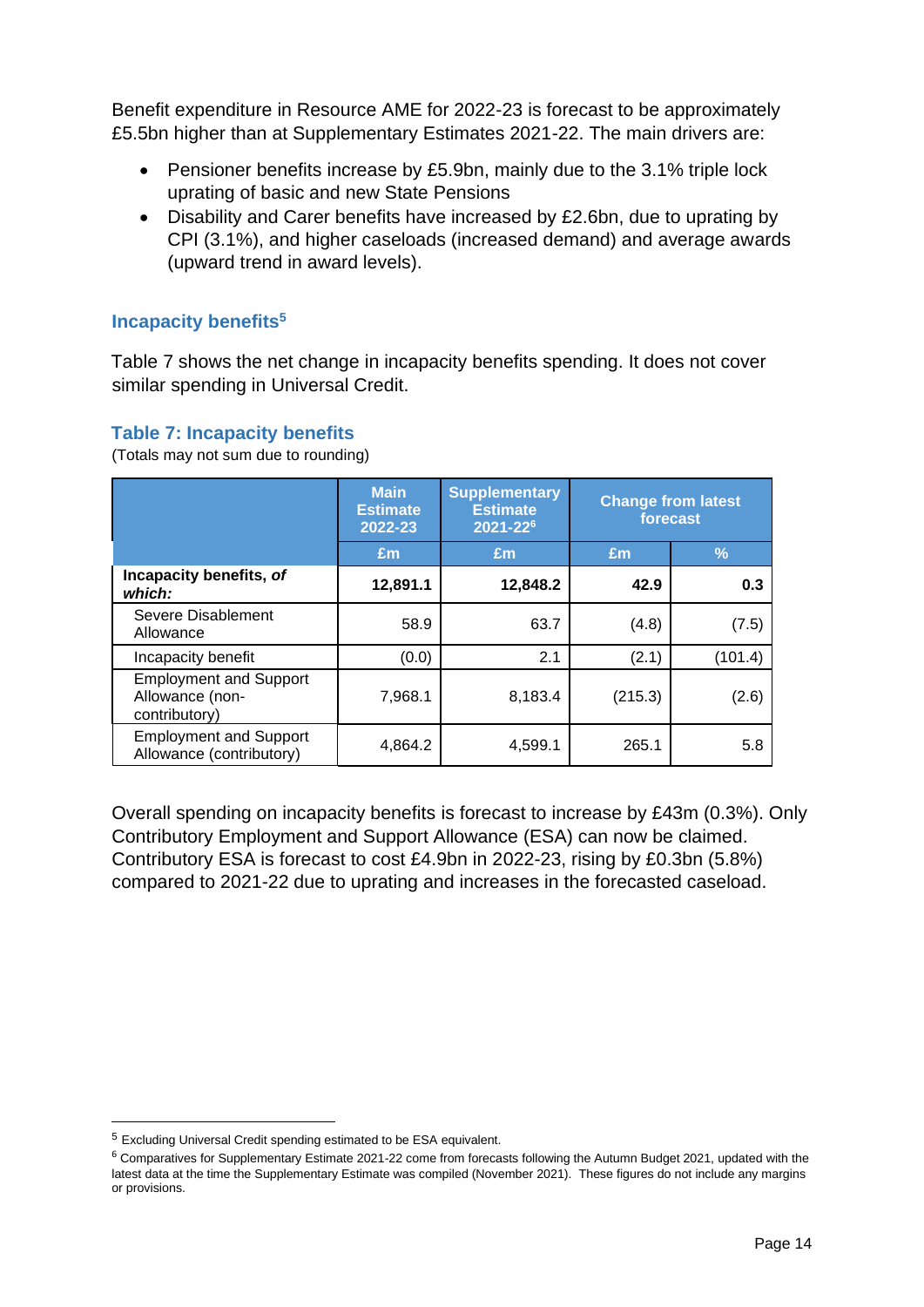### **Disability and carer benefits**

#### **Table 8: Disability and carer benefits**

(Totals may not sum due to rounding)

|                                             | <b>Main</b><br><b>Estimate</b><br>2022-23 | <b>Supplementary</b><br><b>Estimate</b><br>2021-227 | <b>Change from latest</b><br>forecast |      |
|---------------------------------------------|-------------------------------------------|-----------------------------------------------------|---------------------------------------|------|
|                                             | Em                                        | £m                                                  | Em                                    | $\%$ |
| Disability and carer benefits,<br>of which: | 31,578.0                                  | 29,005.5                                            | 2,572.5                               | 8.9  |
| Attendance Allowance                        | 5,555.0                                   | 5,333.6                                             | 221.4                                 | 4.2  |
| Personal Independence<br>Payment*           | 17,004.4                                  | 14,956.0                                            | 2,048.4                               | 13.7 |
| <b>Disability Living Allowance</b>          | 5,666.9                                   | 5,637.6                                             | 29.3                                  | 0.5  |
| Carer's Allowance                           | 3,351.7                                   | 3,078.3                                             | 273.4                                 | 8.9  |

\*Includes Armed Forces Independence Payment expenditure

Total spending on disability and carer benefits is planned to increase by £2.6bn (8.9%). This is due to increasing average awards and caseloads in Personal Independence Payments (PIP), Disability Living Allowance (DLA), Carer's Allowance and Attendance Allowance, as well as an increase in all benefits due to uprating of 3.1% in 2022-23. The increase in PIP is also due to PIP continuing to replace DLA for working-age claimants.

#### **Universal Credit and equivalent DWP benefits<sup>8</sup>**

#### **Table 9: Universal Credit and equivalent DWP benefits**

(Totals may not sum due to rounding)

|                                                                      | <b>Main</b><br><b>Estimate</b><br>2022-23 | <b>Supplementary</b><br><b>Estimate</b><br>$2021 - 22^7$ | <b>Change from latest</b><br>forecast |        |
|----------------------------------------------------------------------|-------------------------------------------|----------------------------------------------------------|---------------------------------------|--------|
|                                                                      | Em                                        | £m                                                       | Em                                    | ℅      |
| <b>Universal Credit and</b><br>equivalent DWP benefits, of<br>which: | 49,288.3                                  | 50,755.6                                                 | (1, 467.4)                            | (2.9)  |
| <b>Universal Credit</b>                                              | 40,468.7                                  | 41,413.1                                                 | (944.3)                               | (2.3)  |
| <b>Employment and Support</b><br>Allowance (non-<br>contributory)    | 7,968.1                                   | 8,183.4                                                  | (215.3)                               | (2.6)  |
| Income Support                                                       | 656.9                                     | 856.8                                                    | (199.8)                               | (23.3) |
| Jobseeker's Allowance<br>(non-contributory)                          | 194.5                                     | 302.4                                                    | (107.9)                               | (35.7) |

<sup>&</sup>lt;sup>7</sup> Comparatives for Supplementary Estimate 2021-22 come from forecasts following the Autumn Budget 2021, updated with the latest data at the time the Supplementary Estimate was compiled (November 2021). These figures do not include any margins or provisions.

<sup>8</sup> Excluding Housing Benefit for people of working age.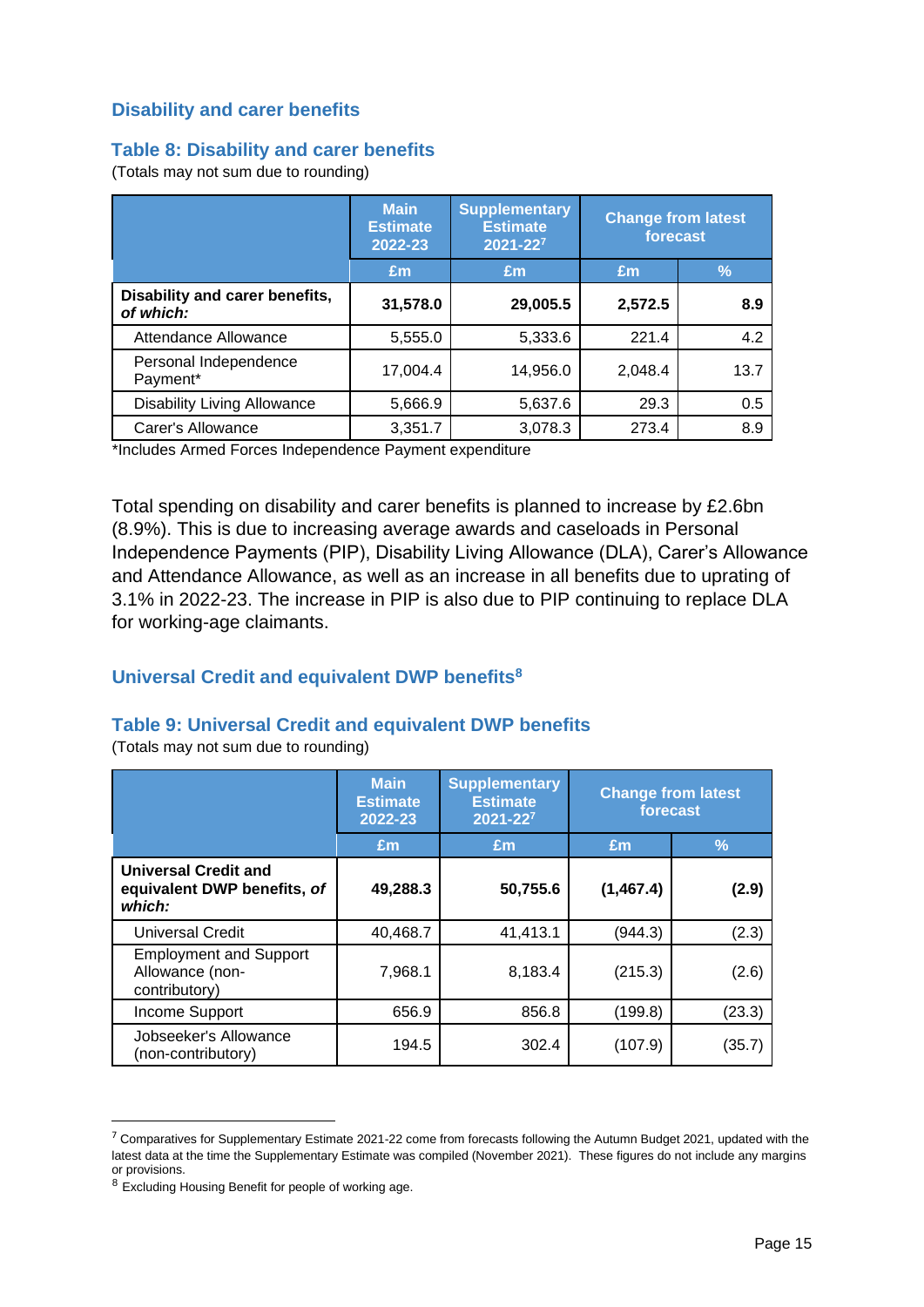Non-contributory JSA, non-contributory Employment and Support Allowance (ESA) (also included in Table 7), Income Support and Housing Benefit for working age people, as well as tax credits administered by HMRC are gradually being replaced by Universal Credit.

Universal Credit spend is forecast to be £40.5bn in 2022-23, £0.9bn (2.3%) lower than in the 2021-22 Supplementary Estimate. At the time the Supplementary Estimate was compiled, it was expected that the end of the Furlough Scheme would lead to a spike in caseload, which in turn would lead to higher expenditure. This was reflected in our AME funding request to Parliament in the Supplementary Estimate however, this effect did not materialise. Therefore, the decrease reflects the changing economic situation between Supplementary and Main Estimates and is not a reflection of actual spending trends. Actual Universal Credit spend is forecast to increase from 2021-22 to 2022-23 as it continues to be rolled out and due to the uprating of benefits.

Non-contributory ESA is £0.2bn (2.6%) lower than 2021-22 due to continuing roll-out of Universal Credit replacing the benefit and the correction of a double-counting error which over-estimated ESA caseload at Supplementary Estimate.

Non-contributory Jobseeker's Allowance (JSA) is £0.1bn (35.7%) lower than 2021-22 due to the roll-out of Universal Credit.

The main rates of Universal Credit and the associated legacy benefits are being uprated by 3.1% in 2022-23.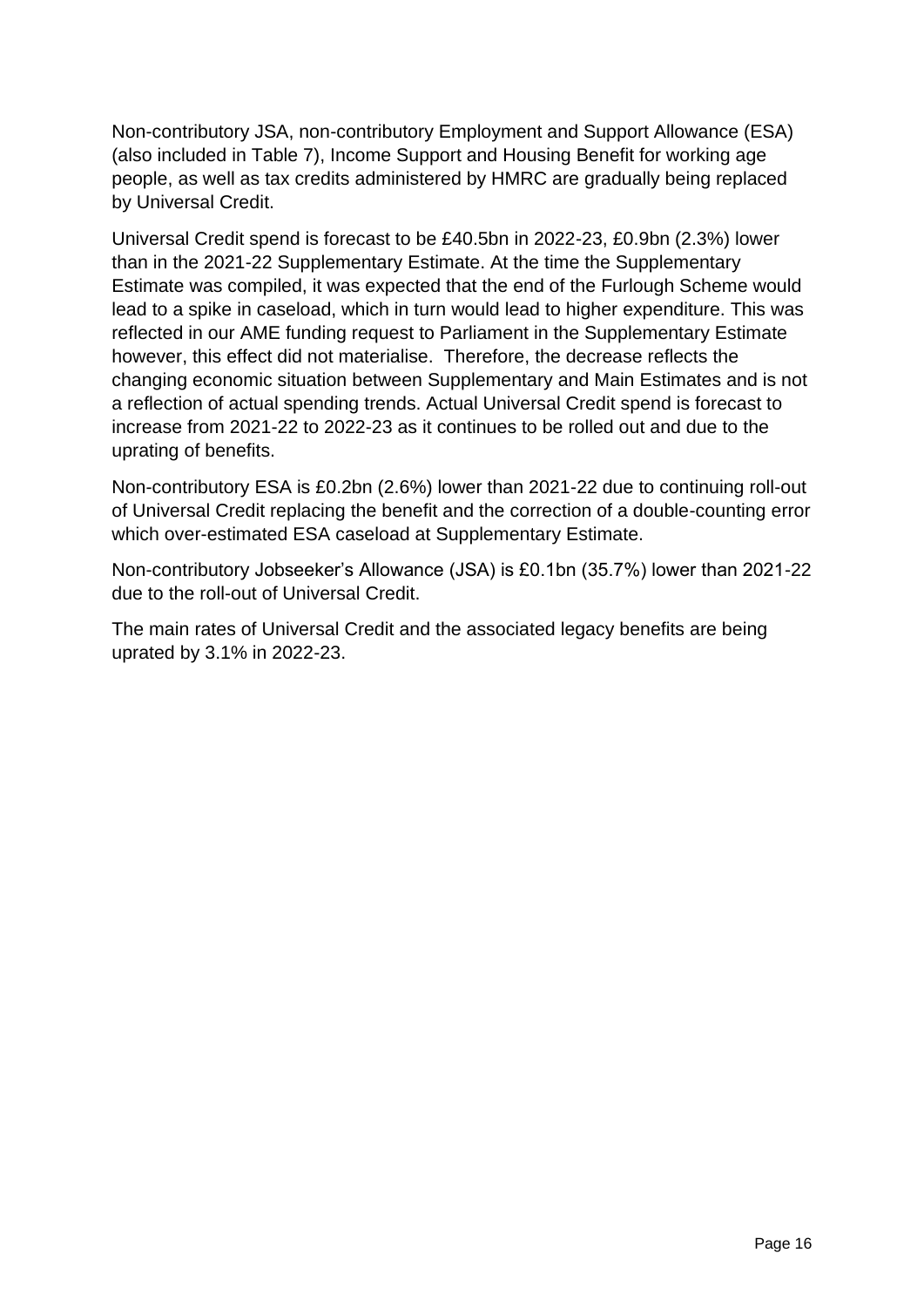#### **Pensioner benefits9,10,11**

#### **Table 10: Pensioner benefits**

(Totals may not sum due to rounding)

|                                                       | <b>Main</b><br><b>Estimate</b><br>2022-23 | <b>Supplementary</b><br><b>Estimate</b><br>2021-2212 | <b>Change from latest</b><br>forecast |       |
|-------------------------------------------------------|-------------------------------------------|------------------------------------------------------|---------------------------------------|-------|
|                                                       | Em                                        | Em                                                   | Em                                    | $\%$  |
| Pensioner benefits, of which:                         | 117,725.6                                 | 111,844.0                                            | 5,881.7                               | 5.3   |
| <b>Pension Credit</b>                                 | 4,737.2                                   | 4,960.9                                              | (223.6)                               | (4.5) |
| <b>Financial Assistance Scheme</b><br>(benefits only) | 234.2                                     | 242.9                                                | (8.6)                                 | (3.6) |
| TV licences for the over 75s                          | 2,004.5                                   | 1,960.9                                              | 43.6                                  | 2.2   |
| <b>Winter Fuel Payments</b>                           | 125.21                                    | 124.0                                                | 1.3                                   | 1.0   |
| Christmas Bonus (contributory)                        | 110,353.1                                 | 104,320.5                                            | 6,032.6                               | 5.8   |
| <b>State Pension</b>                                  | 271.3                                     | 234.8                                                | 36.4                                  | 15.5  |

Benefit expenditure on pensioners (excluding Housing Benefit, see Table 11) is due to increase by £5.9bn (5.3%) in 2022-23 mainly driven by State Pension increases. This increase is primarily due to a combination of demographic effects (an ageing population resulting in increased caseloads) and uprating. The basic and new State Pension is being uprated by 3.1% (double lock) and additional pension by 3.1% (Consumer Price Index) in 2022-23.

#### **Housing Benefit**

#### **Table 11: Housing Benefit**

|                        | <b>Main</b><br><b>Estimate</b><br>2022-23 | <b>Supplementary</b><br><b>Estimate</b><br>2021-2212 | <b>Change from latest</b><br>forecast |               |
|------------------------|-------------------------------------------|------------------------------------------------------|---------------------------------------|---------------|
|                        | Em                                        | Em                                                   | Em                                    | $\frac{9}{6}$ |
| <b>Housing Benefit</b> | 14,736.1                                  | 16,369.1                                             | (1,632.9)                             | (10)          |

Housing Benefit expenditure is forecast to fall by £1.6bn (10%) in 2022-23, driven by spending on working age people falling as their housing costs are increasingly paid through Universal Credit. A small part of this is offset by an increase in spend for pension age claimants caused by an increase in the overall caseload for State Pension, benefit uprating and several policies impacting pensioners such as Mix Age Couples and BBC TV Licence eligibility becoming linked to Pension Credit.

<sup>&</sup>lt;sup>9</sup> Excluding Housing Benefit for people over pension age.

<sup>&</sup>lt;sup>10</sup> Includes Financial Assistance Scheme benefit payments and movement in provision.

<sup>11</sup> Does not include other benefits paid to both pensioners and non-pensioners, such as bereavement benefits.

<sup>&</sup>lt;sup>12</sup> Comparatives for Supplementary Estimate 2021-22 come from forecasts following the Autumn Budget 2021, updated with the latest data at the time the Supplementary Estimate was compiled (November 2021). These figures do not include any margins or provisions.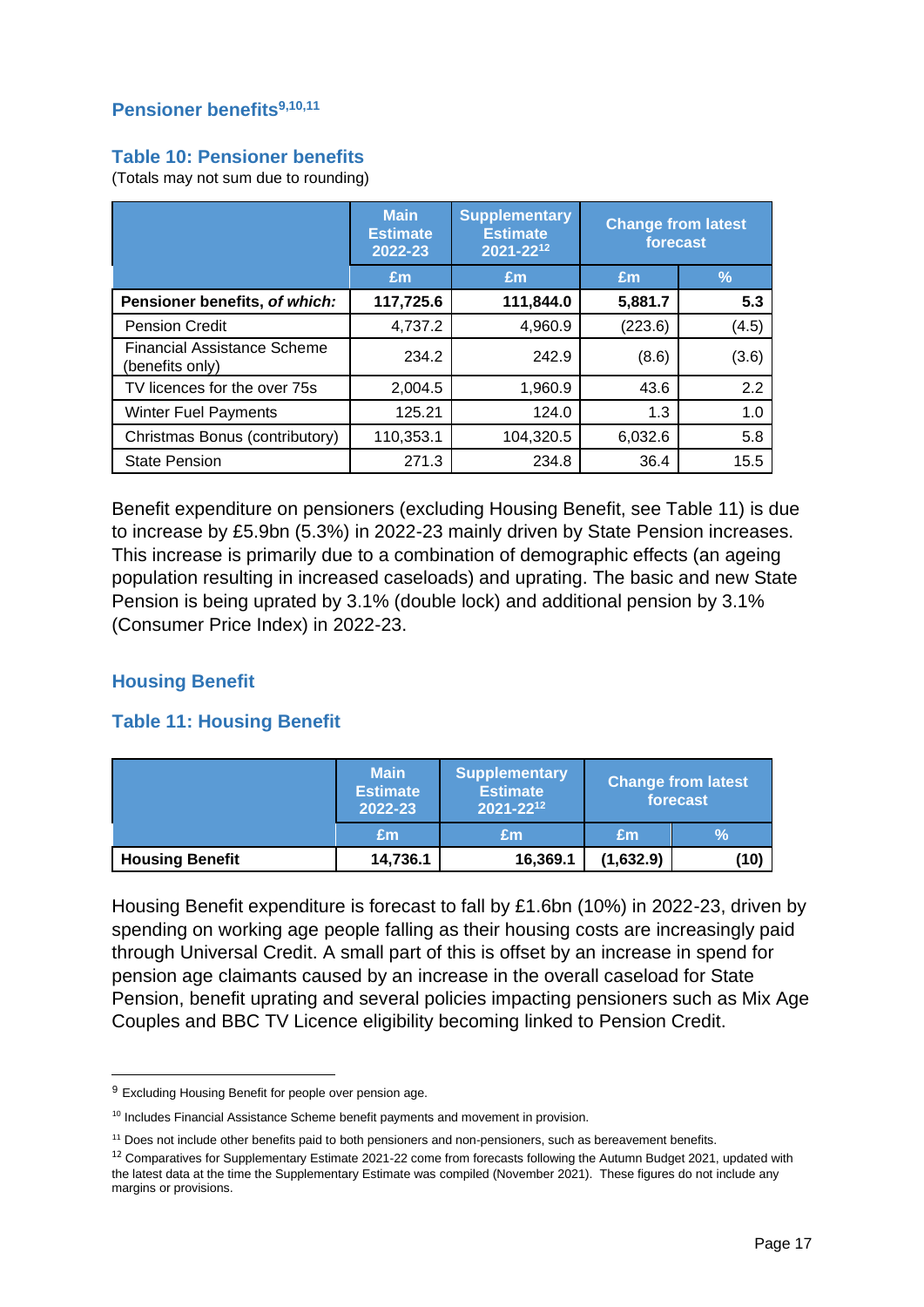### **Other benefits**

#### **Table 12: Other benefits**

(Totals may not sum due to rounding)

|                                            | <b>Main</b><br><b>Estimate</b><br>2022-23 | <b>Supplementary</b><br><b>Estimate</b><br>2021-2213 |         | <b>Change from latest</b><br>forecast |
|--------------------------------------------|-------------------------------------------|------------------------------------------------------|---------|---------------------------------------|
|                                            | £m                                        | £m                                                   | £m      | $\frac{9}{6}$                         |
| Other benefits, of which:                  | 4,394.6                                   | 4,530.3                                              | (161.0) | (3.6)                                 |
| Industrial injuries benefits<br>scheme     | 707.7                                     | 707.6                                                | 0.1     | 0.0                                   |
| <b>Statutory Maternity Pay</b>             | 2,653.4                                   | 2,675.6                                              | (22.2)  | (0.8)                                 |
| Christmas Bonus (non-<br>contributory      | 39.2                                      | 37.3                                                 | 1.9     | 5.0                                   |
| Social Fund - Other Benefits <sup>14</sup> | 95.7                                      | 69.0                                                 | 26.7    | 38.7                                  |
| <b>Maternity Allowance</b>                 | 351.7                                     | 354.2                                                | (2.4)   | (0.7)                                 |
| Bereavement benefits                       | 456.3                                     | 512.5                                                | (56.2)  | (11.0)                                |
| Jobseeker's Allowance<br>(contributory)    | 90.1                                      | 174.1                                                | (84.1)  | (48.3)                                |
| Support for Mortgage Interest<br>loans     | 0.4                                       | 0.0                                                  | 0.4     | 0                                     |

Spending on other benefits is forecast to fall by £0.2bn (3.6%) in 2022-23.

This decrease is driven by decreases in contributory JSA which is falling by £84m compared to 2021-22. The time limited nature of contributory JSA, combined with a recovery in the labour market and reduced eligibility means this caseload is expected to continue to decrease in 2022-23.

Statutory Maternity Pay, Maternity Allowance and JSA are being uprated by 3.09% in line with CPI for 2022-23, alongside most industrial injuries benefits.

#### **Other Items**

Other items falling within the categorisation of Resource AME include DEL provisions; these are not included until Supplementary Estimate. The Main Estimate includes £0.1m funding for the RAME impact of adopting IFRS16 for depreciation on peppercorn leases.

#### **Capital AME**

**Table 13: Capital AME** 

<sup>&</sup>lt;sup>13</sup> Comparatives for Supplementary Estimate 2021-22 come from forecasts following the Autumn Budget 2021, updated with the latest data at the time the Supplementary Estimate was compiled (November 2021). These figures do not include any margins or provisions.

<sup>&</sup>lt;sup>14</sup> Subhead AG Social Fund Other, including Cold Weather Payments and Funeral Expenses Payments Write-Offs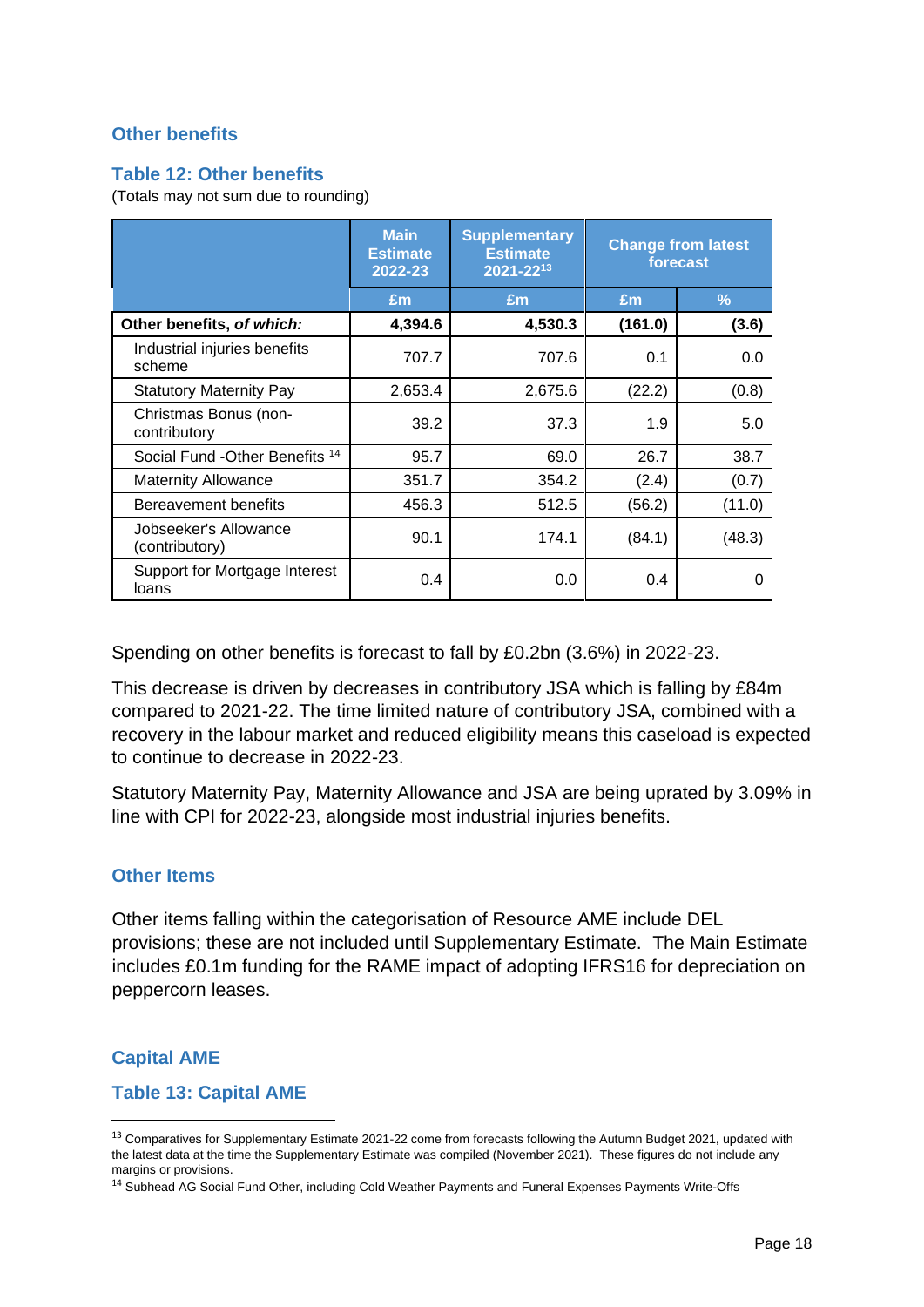(Totals may not sum due to rounding)

|                                               | <b>Main</b><br><b>Estimate</b><br>2022-23 | <b>Supplementary</b><br><b>Estimate</b><br>2021-22 | <b>Change from latest</b><br>forecast |       |  |
|-----------------------------------------------|-------------------------------------------|----------------------------------------------------|---------------------------------------|-------|--|
|                                               | Em                                        | Em                                                 | $\sqrt{2}$<br>Em                      |       |  |
| <b>AME Capital, of which:</b>                 | 327.7                                     | 355.7                                              | (28.0)                                | 116.7 |  |
| <b>Universal Credit Advances</b>              | 298.7                                     | 316.3                                              | (17.6)                                | 126.7 |  |
| Support for Mortgage<br><b>Interest Loans</b> | 26.7                                      | 19.4                                               | 7.4                                   | 38.0  |  |
| Social Fund Net Lending                       | 0                                         | 20.0                                               | (20.0)                                | 100.0 |  |
| <b>IFRS16 Adjustments</b>                     | 2.2                                       |                                                    | 2.2                                   |       |  |

Capital AME has decreased by £28m for 2022-23 compared to 2021-22. Capital AME is made up of Support for Mortgage Interest loans, capitalised Universal Credit Advances, and anticipated Social Fund Net Lending (loans less recoveries).

Universal Credit Advances are forecast to decrease compared to the assumptions applied at the Supplementary Estimate (see UC narrative for table 9).

Support for Mortgage Interest changed to a loan from 1<sup>st</sup> April 2018. The benefit caseload in payment has decreased as a substantial proportion of eligible claimants decide not to apply for a loan. SMI caseload is expected to decrease further as claimants move from legacy benefits to UC and many decide not to reapply for the SMI loan.

Social Fund Net Lending is not forecast at Main Estimate and will be adjusted at Supplementary Estimate.

The 2022-23 Main Estimate also includes £2.2m funding for CAME impact of the adoption of IFRS16 for capitalised dilapidations provisions.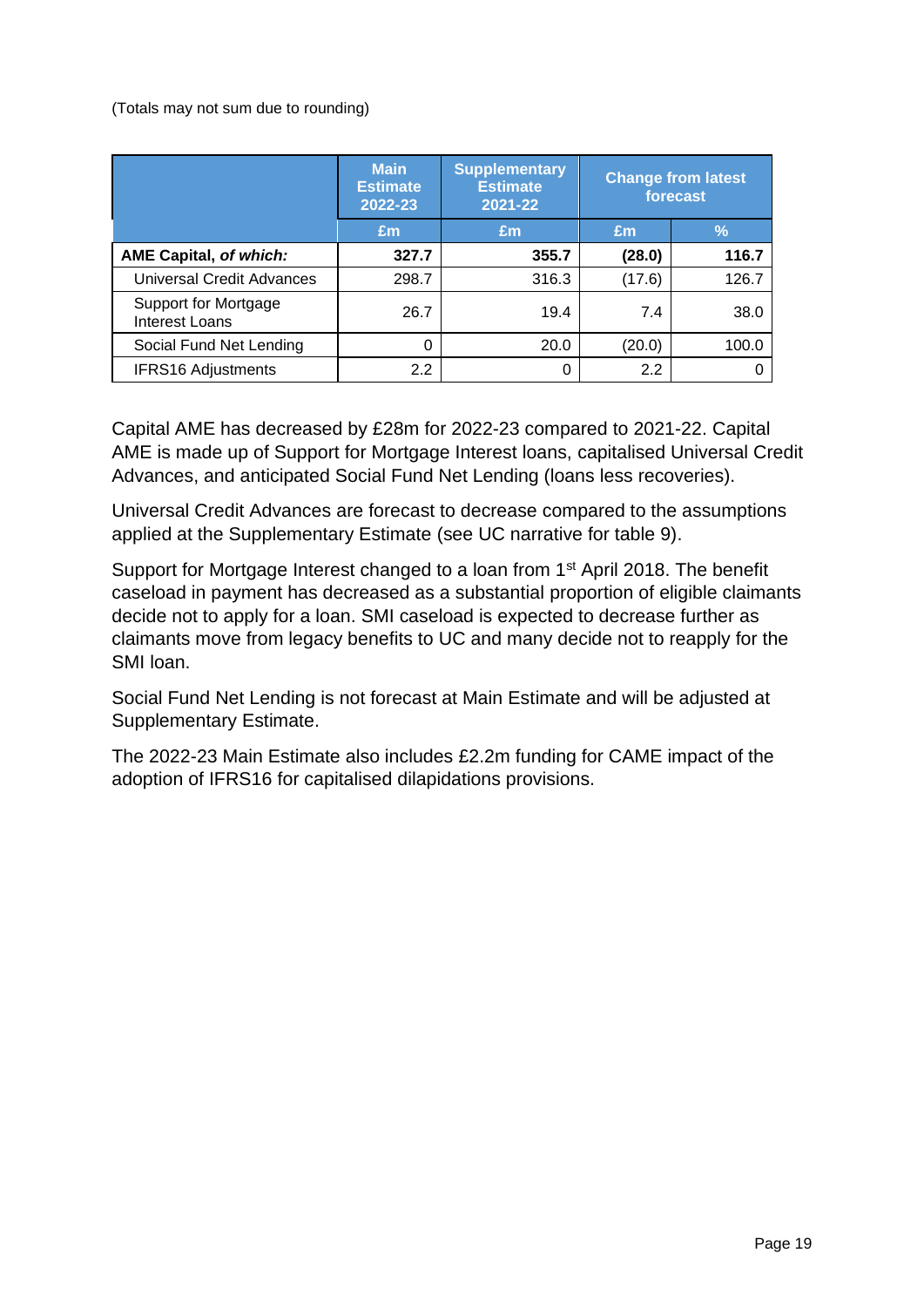## **2.2 Restructuring**

Subhead D has been renamed from 'Other Executive Arm's Length Bodies (Net)' to 'Other Arm's Length Bodies (Net)'. This is a technical clarification as the subhead includes The Pensions Ombudsman which is a non-executive advisory Non-Departmental Public Body. The costs charged to the subhead are unchanged.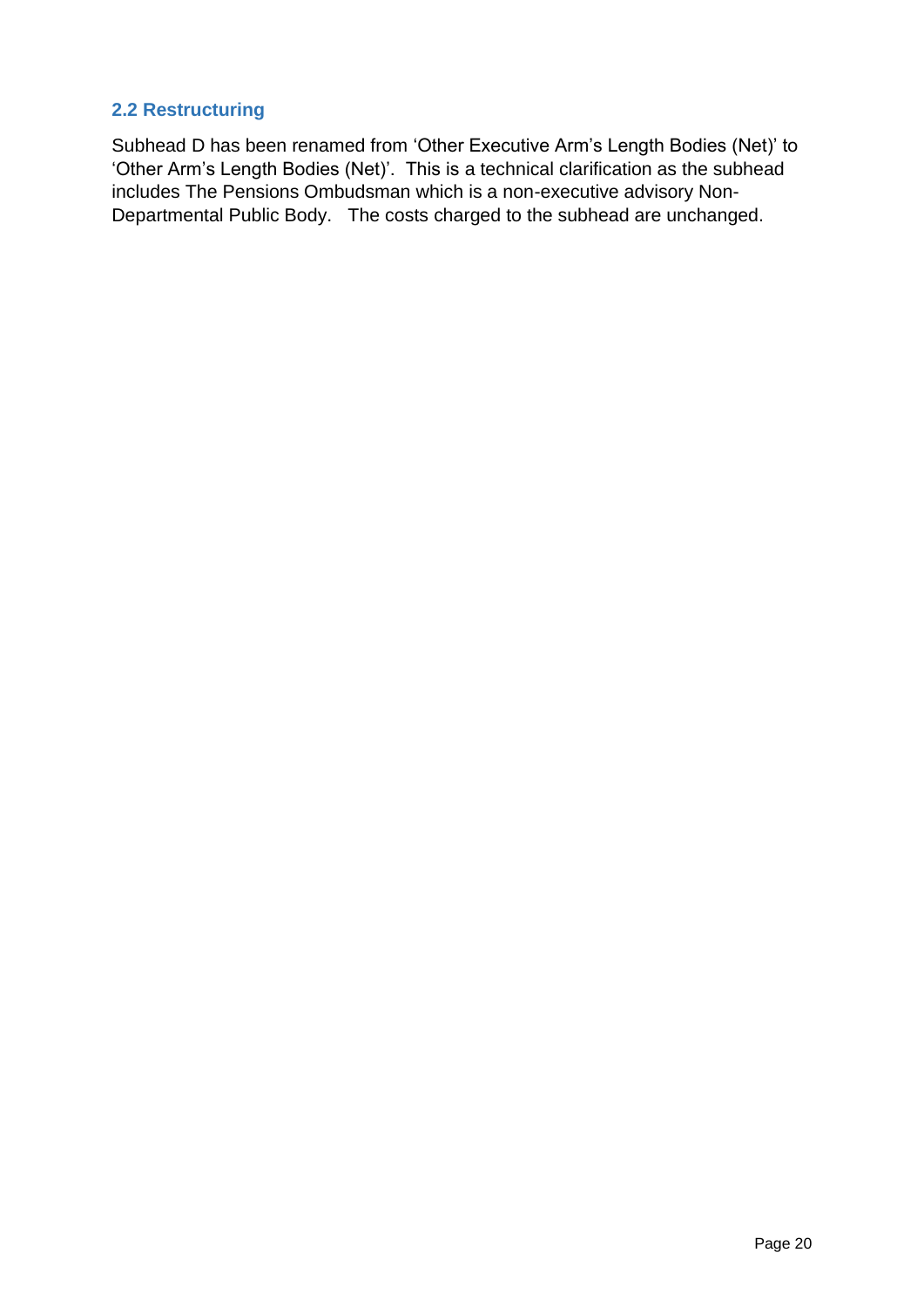## **2.3 Ring-fenced budgets**

## **Table 14: Ring-fenced Funding**

| <b>Description</b>                             | <b>Amount sought</b><br><b>Main Estimate</b><br>2022-23 | <b>Change Compared to</b><br><b>Supplementary Estimate</b><br>2021-22 |               | <b>Change Compared to</b><br><b>Outturn 2021-22</b> |               |  |
|------------------------------------------------|---------------------------------------------------------|-----------------------------------------------------------------------|---------------|-----------------------------------------------------|---------------|--|
|                                                | £m                                                      | £m                                                                    | $\frac{9}{6}$ | £m                                                  | $\frac{9}{6}$ |  |
| <b>Resource DEL</b>                            |                                                         |                                                                       |               |                                                     |               |  |
| Kickstart                                      | 258.0                                                   | (694.8)                                                               | $-73%$        | (595.3)                                             | $-70%$        |  |
| Restart                                        | 542.0                                                   | 202.1                                                                 | 59%           | 198.2                                               | 58%           |  |
| Money & Pensions Service (Covid)               | 0.0                                                     | (19.3)                                                                | $-100%$       | (22.3)                                              | $-100%$       |  |
| Health & Safety Executive                      | 0.0                                                     | (21.0)                                                                | $-100%$       | (22.2)                                              | $-100%$       |  |
| Household Support Fund <sup>15</sup>           | 420.8                                                   | 420.8                                                                 |               | 420.8                                               |               |  |
| Depreciation                                   | 483.9                                                   | 225.3                                                                 | 87%           | 483.9                                               |               |  |
| Labour Market Measures                         | 0.0                                                     | (207.7)                                                               | $-100%$       | (232.9)                                             | $-100%$       |  |
| <b>Official Development Assistance</b>         | 6.0                                                     | (0.1)                                                                 | $-2%$         | (0.1)                                               | $-2%$         |  |
| Money & Pensions Service                       | 151.4                                                   | 22.0                                                                  | 17%           | 26.0                                                | 21%           |  |
| Discretionary Housing Payments                 | 100.0                                                   | (36.5)                                                                | $-27%$        | (35.5)                                              | $-26%$        |  |
| <b>Reducing Parental Conflict</b>              | 0.0                                                     | (10.3)                                                                | $-100%$       | (10.3)                                              | $-100%$       |  |
| Health & Safety Executive - EU Exit Allocation | 0.0                                                     | (14.0)                                                                | $-100%$       | (14.0)                                              | $-100%$       |  |
| <b>Total Resource DEL</b>                      | 1,962.1                                                 | (133.5)                                                               | (6.4)         | 196.4                                               |               |  |
|                                                |                                                         |                                                                       |               |                                                     |               |  |
| <b>Capital DEL</b>                             |                                                         |                                                                       |               |                                                     |               |  |
| <b>Financial Transactions</b>                  | 264.0                                                   | 106.7                                                                 | 68%           | 105.1                                               | 66%           |  |
| Health & Safety Executive - Research &         | 5.0                                                     |                                                                       | $-64%$        | 5.0                                                 |               |  |
| Development                                    |                                                         | (8.8)                                                                 |               |                                                     |               |  |
| Money & Pensions Service                       | 8.0                                                     | 7.8                                                                   | 3691%         | 7.8                                                 | 3900%         |  |
| Research & Development                         | 5.0                                                     | 2.0                                                                   | 67%           | 2.0                                                 | 67%           |  |
| Health & Safety Executive                      | 0.0                                                     | 0.0                                                                   |               | (11.7)                                              | $-100%$       |  |
| Health & Safety Executive - EU Exit Allocation | 0.0                                                     | (2.0)                                                                 | $-100%$       | (2.0)                                               | $-100%$       |  |
| <b>Total Capital DEL</b>                       | 282.0                                                   | 105.7                                                                 | 60%           | 106.2                                               | 60%           |  |
| <b>Total DEL Ringfence</b>                     | 2,244.1                                                 | (27.8)                                                                | $-1%$         | 302.6                                               | 16%           |  |

<sup>&</sup>lt;sup>15</sup> Additional funding of £412m was provided at Supplementary Estimate 2021-22 for the Household Support Fund of £421m, the balance funded from other savings. This amount was not included as a policy ringfence in 2021-22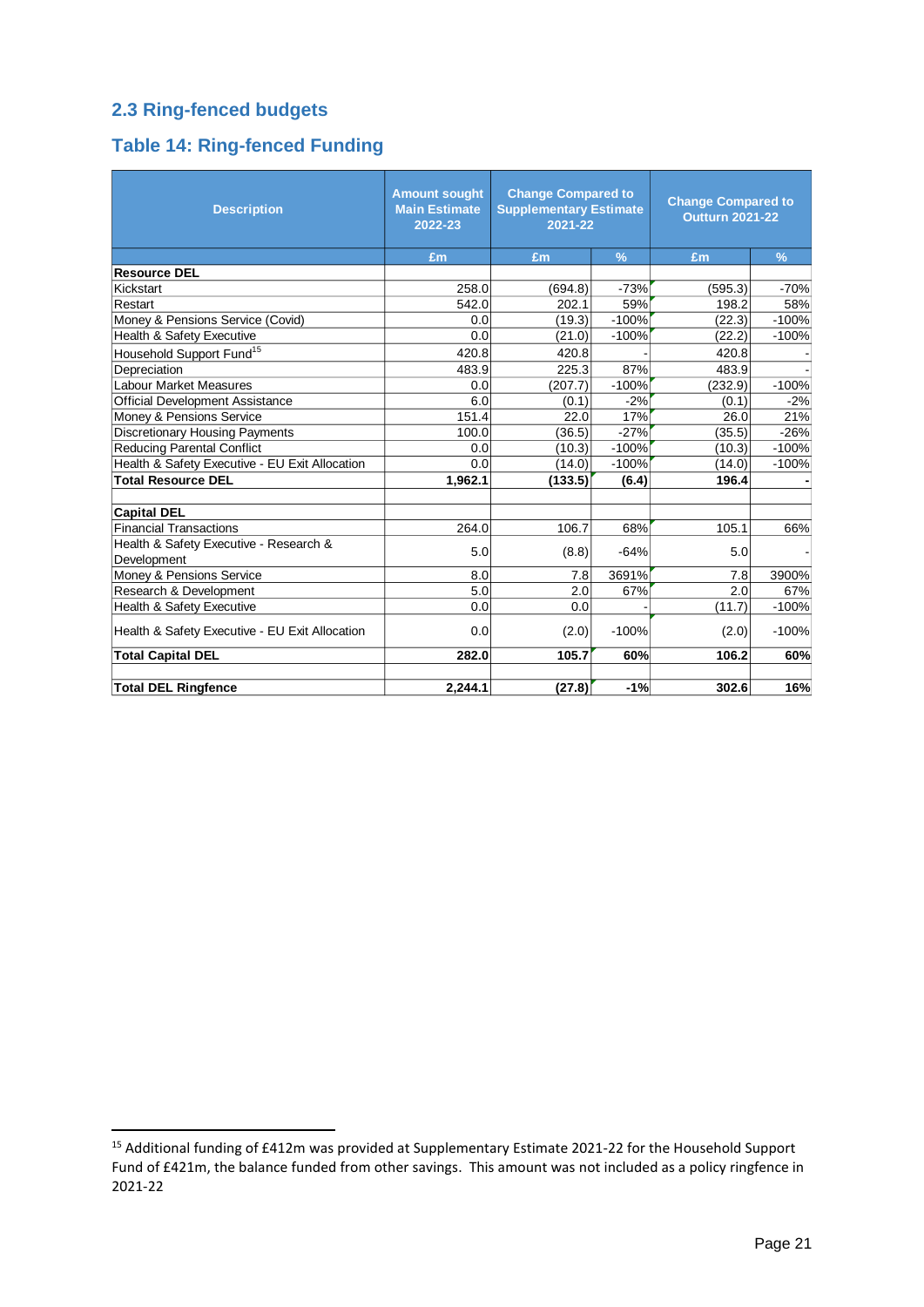## **3 Priorities and performance**

## **3.1 How spending relates to objectives**

The table below shows how expenditure against each subhead contributes to departmental core objectives under the Departmental Plan:

|   |                                                     | <b>Maximising</b><br>employment and<br>in-work<br>progression | <b>Improving</b><br>people's quality of<br>life | <b>Delivering excellent</b><br>services for<br>citizens and<br>taxpayers |
|---|-----------------------------------------------------|---------------------------------------------------------------|-------------------------------------------------|--------------------------------------------------------------------------|
| Α | <b>Core Department</b>                              |                                                               |                                                 |                                                                          |
| B | Health and Safety Executive<br>(Net)                |                                                               |                                                 |                                                                          |
| C | Money and Pensions<br>Service (Net)                 |                                                               |                                                 |                                                                          |
| D | <b>Other Executive Arm's</b><br>Length Bodies (Net) |                                                               |                                                 |                                                                          |
| E | <b>Employment Programmes</b>                        |                                                               |                                                 |                                                                          |
| F | <b>Support for Local Authorities</b>                |                                                               |                                                 |                                                                          |
| G | Funding for Public<br>Corporations                  |                                                               |                                                 |                                                                          |
| Н | <b>Other Benefits</b>                               |                                                               |                                                 |                                                                          |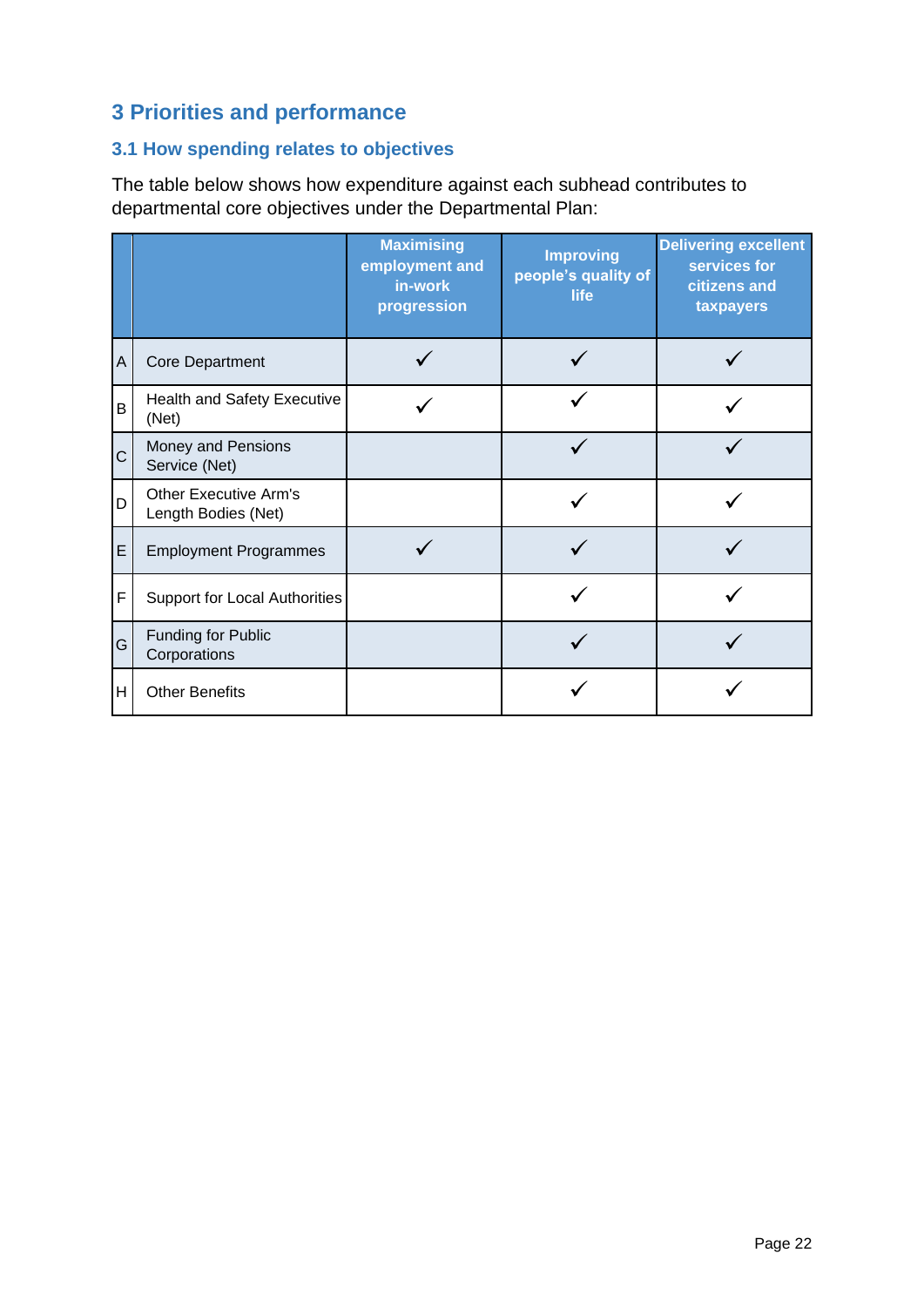## **3.2 Measures of performance against each priority**

DWP's Departmental Plan sets out the following core objectives, and measures of performance, for DWP for 2022-23.

- 1. Maximising employment and in-work progression
	- Employment rate of 16-64 year olds. UK and regional
	- Employment rate of 16-24 year olds. UK and regional
	- Number of participants in Kickstart
	- Movement into work for participants of the core UC conditionality regime
	- Starts on Restart, JETS and SWAPs
	- Disability employment rate gap
- 2. Improving people's quality of life
	- Absolute poverty before housing costs
	- Number of children in workless households
	- Percentage of claims processed within planned timescales
	- Number of people automatically enrolled in workplace pensions
- 3. Delivering excellent services for citizens and taxpayers
	- Gross monetary value of fraud and error (by value and proportion)
	- Monetary value of official error
	- Percentage of claimants satisfied with DWP services overall

## **3.3 Major Projects**

DWP has the following projects on the Government Major Projects Portfolio (GMPP).

- **Universal Credit:** Universal Credit replaces six benefits and tax credits for working age people, bringing together in and out of work systems into one benefit to make work pay. When fully rolled out it is expected that up to 7 million households will benefit from Universal Credit.
- **Fraud, Error and Debt:** The Fraud, Error and Debt Programme delivers major transformational outcomes designed to ensure DWP manages fraud, error and debt in a systematic way; from initial referral, through risk management, to interventions and debt recovery.
- **Health Transformation Programme:** The Health Transformation Programme will transform the health and disability services DWP provides for people with disabilities and health conditions; looking at opportunities to re-shape assessment services and realise tangible improvements.
- **Restart:** As part of the Government's Plan for Jobs, the Restart scheme will provide enhanced and tailored support over 3 years of referrals to help Universal Credit claimants find jobs. Universal Credit claimants are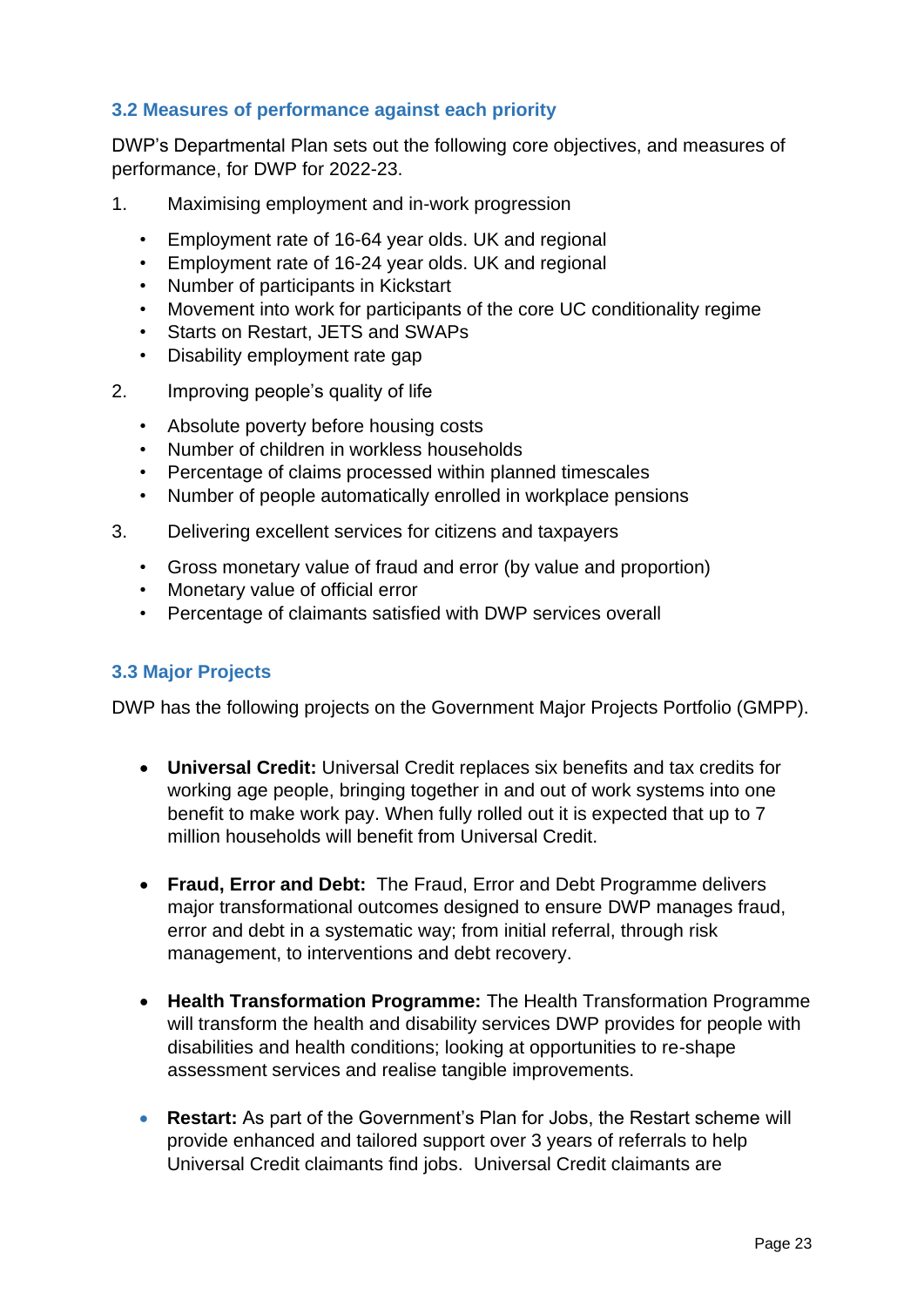considered for the Restart Scheme after 9 months with no upper limit.

• **Pensions Dashboard Programme:** The Pensions Dashboard Programme joined GMPP in Quarter 4 2020-21. Established by the Money and Pensions Service, an arms-length body of DWP, the programme's vision is: "To enable individuals to access their pensions information online, securely and all in one place, thereby supporting better planning for retirement and growing financial wellbeing." The programme is estimated to run from 2019-2025 and is working closely with the pensions industry to deliver a dashboards service in the UK.

Funding for implementation for the first four of these projects is provided under subhead A (Core Department). The Pensions Dashboard Programme is funded under subhead C (Money and Pensions Service (Net)).

The Infrastructure and Projects Authority (IPA) reports on the delivery of major projects annually. Its latest report on the DWP's projects can be found on [gov.uk.](https://www.gov.uk/government/collections/major-projects-data) The latest date published by IPA reflects data to March 2021. The next report will be published in summer 2022 and will cover information as of 31 March 2022.

## **4 Accounting Officer Approval**

This memorandum has been prepared according to the requirements and guidance set out by the House of Commons Scrutiny Unit, available on the Scrutiny Unit [website.](https://www.parliament.uk/scrutiny)

The information in this Estimates Memorandum has been approved by myself as Departmental Accounting Officer.

Peter Schofield

Accounting Officer Permanent Secretary Department for Work and Pensions 11 May 2022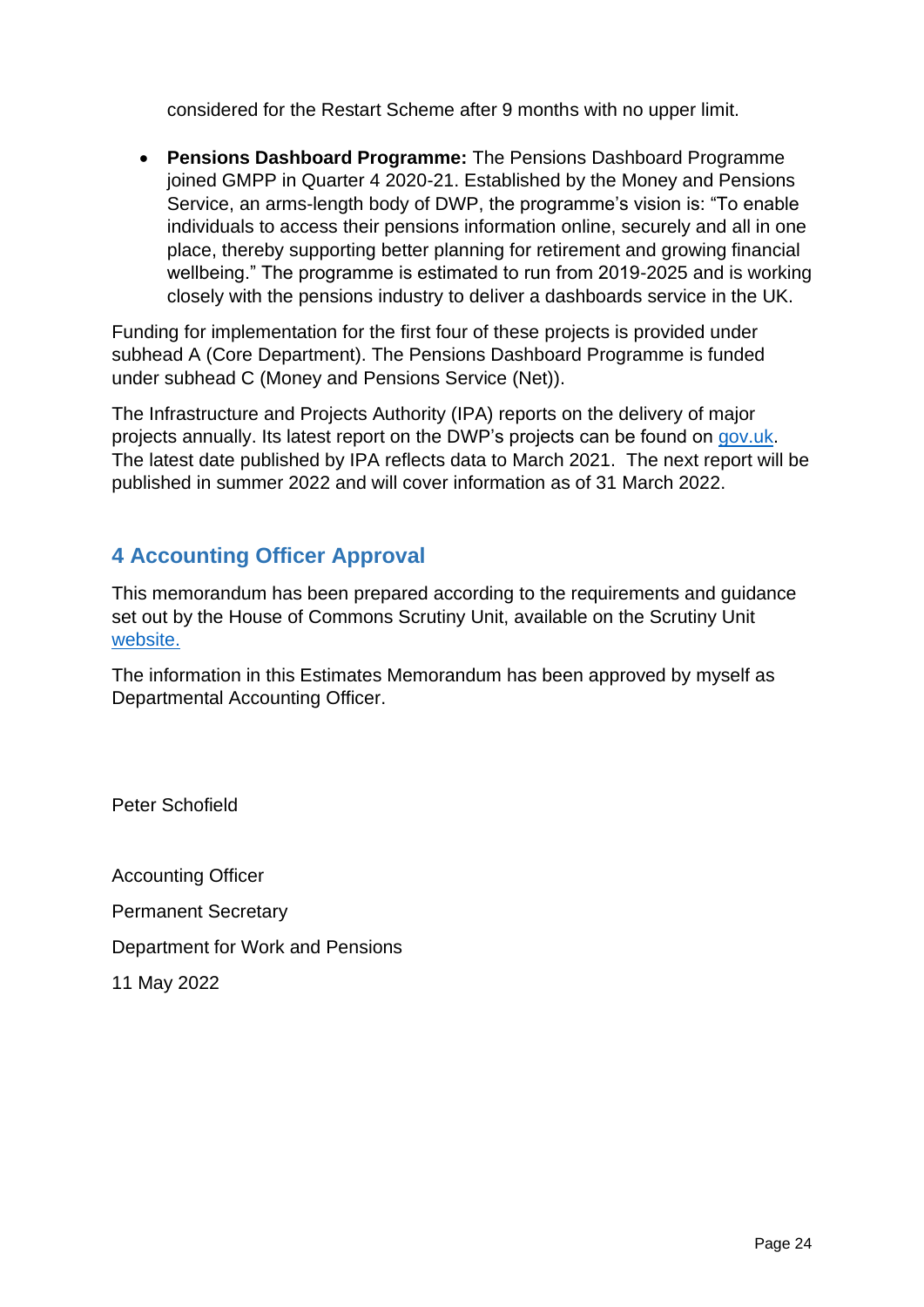# **Annex A (i) Departmental Expenditure Limits (DEL)**

(Totals and percentages may not match due to roundings)

|                |                                              |                                                                                                                                                                   | <b>Resource DEL</b> |                                 |                                                    | <b>Capital DEL</b>                                                       |       |       |       |
|----------------|----------------------------------------------|-------------------------------------------------------------------------------------------------------------------------------------------------------------------|---------------------|---------------------------------|----------------------------------------------------|--------------------------------------------------------------------------|-------|-------|-------|
| <b>Subhead</b> | <b>Description</b>                           | <b>Change from</b><br><b>Supplementary</b><br><b>Supplementary</b><br><b>Main Estimate</b><br><b>Estimate</b><br>2022-23<br><b>Estimate</b><br>2021-22<br>2021-22 |                     | <b>Main Estimate</b><br>2022-23 | <b>Supplementary</b><br><b>Estimate</b><br>2021-22 | <b>Change from</b><br><b>Supplementary</b><br><b>Estimate</b><br>2021-22 |       |       |       |
|                |                                              | £m                                                                                                                                                                | £m                  | Em                              | $\sqrt{2}$                                         | Em                                                                       | £m    | Em    | %     |
| A              | Core Department                              | 5,858.0                                                                                                                                                           | 6,268.9             | (410.8)                         | $-7%$                                              | 628.1                                                                    | 452.3 | 175.8 | 39%   |
| B              | Health and Safety Executive (Net)            | 150.2                                                                                                                                                             | 168.1               | (17.9)                          | $-11%$                                             | 21.0                                                                     | 19.6  | 1.5   | 8%    |
| $\mathsf C$    | Money and Pensions Service (Net)             | 167.8                                                                                                                                                             | 158.6               | 9.2                             | 6%                                                 | 9.2                                                                      | 0.2   | 9.0   | 4322% |
| D              | Other Arm's Length Bodies (Net)              | 117.1                                                                                                                                                             | 107.6               | 9.5                             | 9%                                                 | 5.4                                                                      | 5.8   | (0.4) | $-7%$ |
| E              | <b>Employment Programmes</b>                 | 888.6                                                                                                                                                             | 711.9               | 176.7                           | 25%                                                | 0.0                                                                      | 0.0   | 0.0   |       |
| F              | Support for Local Authorities                | 212.5                                                                                                                                                             | 212.7               | (0.2)                           | 0%                                                 | 0.0                                                                      | 0.0   | 0.0   |       |
| G              | Funding for Public Corporations              | 3.8                                                                                                                                                               | 0.1                 | 3.7                             | 5472%                                              | 140.0                                                                    | 110.6 | 29.4  | 27%   |
| Н              | <b>Other Benefits</b>                        | 558.8                                                                                                                                                             | 808.5               | (249.7)                         | $-31%$                                             | 0.0                                                                      | 0.0   | 0.0   |       |
|                | National Insurance Fund - Core<br>Department | 498.7                                                                                                                                                             | 713.7               | (215.0)                         | $-30%$                                             | 0.0                                                                      | 0.0   | 0.0   |       |
|                | Social fund                                  | 23.4                                                                                                                                                              | 29.9                | (6.5)                           | $-22%$                                             | 50.0                                                                     | 46.9  | 3.1   | 7%    |
|                |                                              |                                                                                                                                                                   |                     |                                 |                                                    |                                                                          |       |       |       |
|                | <b>Total</b>                                 | 8,479.0                                                                                                                                                           | 9,180.0             | (701.0)                         | $-8%$                                              | 853.8                                                                    | 635.4 | 218.4 | 34%   |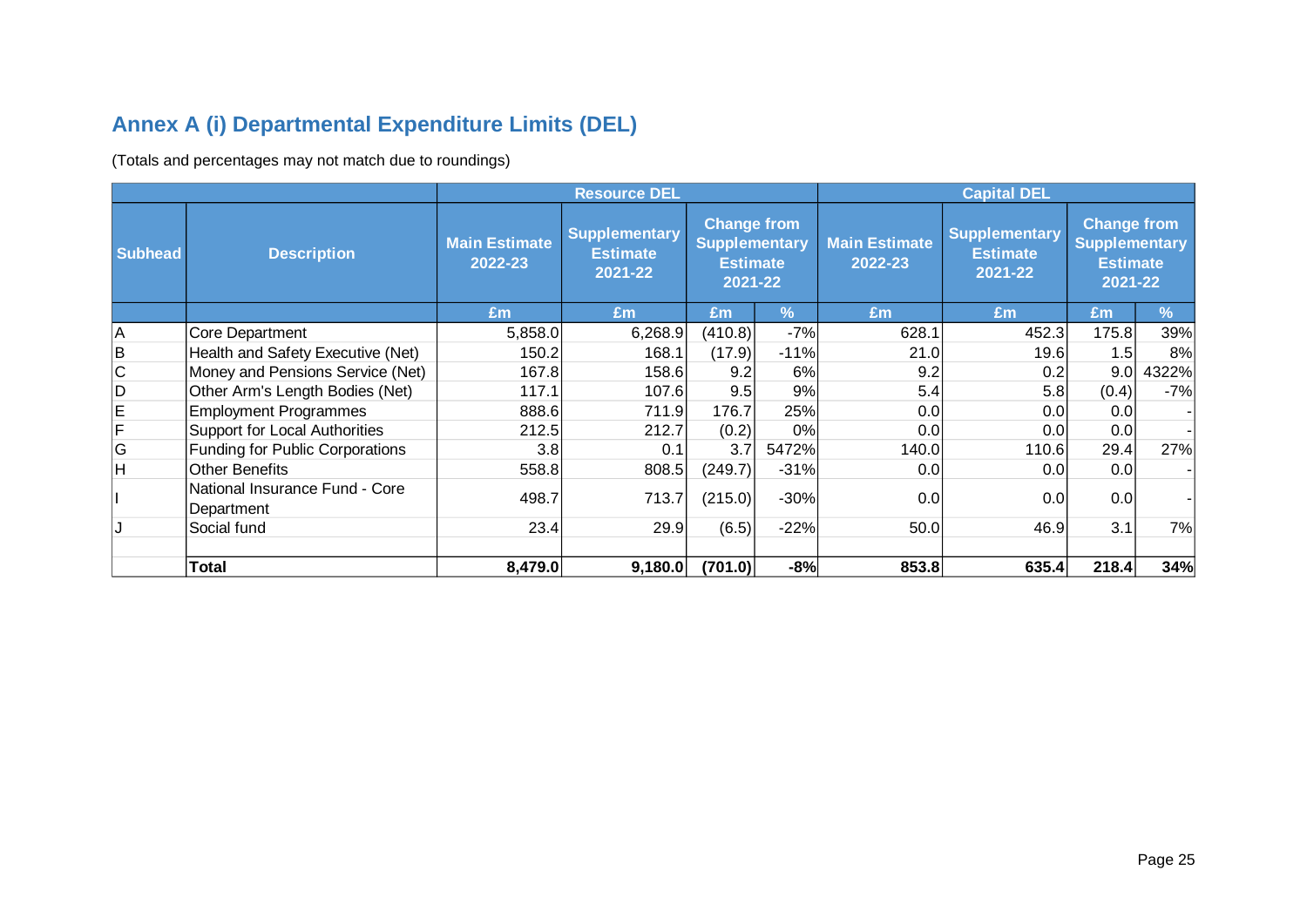## **Annex A (ii) Annually Managed Expenditure (AME)**

|                          | 2022-23 Main            |                                                                 |                 | 2021-22                | <b>Change from</b>      |                      |
|--------------------------|-------------------------|-----------------------------------------------------------------|-----------------|------------------------|-------------------------|----------------------|
| <b>Subhead</b>           |                         | <b>Description</b>                                              | <b>Estimate</b> | <b>Supplementary</b>   |                         | <b>Supplementary</b> |
|                          |                         |                                                                 | budget sought   | Estimate <sup>16</sup> | <b>Estimate 2021-22</b> |                      |
| <b>Resource</b>          |                         |                                                                 | £m              | £m                     | £m                      | %                    |
|                          | <b>Incapacity</b>       |                                                                 |                 |                        |                         |                      |
| K, AD, N,                | benefits                | Severe Disablement Allowance                                    | 58.9            | 65.0                   | (6.0)                   | $-9%$                |
| <b>AE</b>                |                         | Incapacity benefit                                              | 0.0             | 2.1                    | (2.1)                   | $-101%$              |
|                          |                         | Employment and Support Allowance (non-contributory)             | 7,968.1         | 8,255.3                | (287.2)                 | $-3%$                |
|                          |                         | Employment and Support Allowance (contributory)                 | 4,864.2         | 4,783.0                | 81.2                    | 2%                   |
|                          | sub total               |                                                                 | 12,891.1        | 13,105.3               | (214.2)                 | $-2%$                |
| R, S, T, U               | <b>Disability and</b>   | Attendance Allowance                                            | 5,555.0         | 5,440.3                | 114.7                   | 2%                   |
|                          | carer benefits          | Personal Independence Payment                                   | 17,004.4        | 15,533.4               | 1,471.0                 | 9%                   |
|                          |                         | <b>Disability Living Allowance</b>                              | 5,666.9         | 5,806.7                | (139.8)                 | $-2%$                |
|                          |                         | Carer's Allowance                                               | 3,351.7         | 3,109.0                | 242.6                   | 8%                   |
|                          | sub total               |                                                                 | 31,578.0        | 29,889.5               | 1,688.5                 | 6%                   |
| M, N, O, Y               | <b>Universal Credit</b> | <b>Universal Credit</b>                                         | 40,468.7        | 44,381.8               | (3,913.1)               | $-9%$                |
|                          | and equivalent          | Employment and Support Allowance (non-contributory)             | 7,968.1         | 8,255.3                | (287.2)                 | $-3%$                |
|                          |                         | <b>Income Support</b>                                           | 656.9           | 865.3                  | (208.4)                 | $-24%$               |
|                          |                         | Jobseeker's Allowance (non-contributory)                        | 194.5           | 308.4                  | (113.9)                 | $-37%$               |
|                          | sub total               |                                                                 | 49,288.3        |                        | 53,810.9 (4,522.6)      | $-8%$                |
|                          | <b>Pensioner</b>        |                                                                 |                 |                        |                         |                      |
| P, Q, AF,                | benefits                | <b>Pension Credit</b>                                           | 4,737.2         | 5,060.1                | (322.9)                 | $-6%$                |
| AJ, AL, Z                |                         | <b>Financial Assistance Scheme</b>                              | 234.2           | (242.0)                | 476.2                   | $-197%$              |
|                          |                         | <b>Winter Fuel Payments</b>                                     | 2,004.5         | 2,000.1                | 4.4                     | 0%                   |
|                          |                         | Christmas Bonus (contributory)                                  | 125.2           | 124.0                  | 1.3                     | 1%                   |
|                          |                         | State Pension (contributory)                                    | 110,353.1       | 105,363.7              | 4,989.4                 | 5%                   |
|                          |                         | State Pension (non-contributory)                                | 271.3           | 234.8                  | 36.4                    | 16%                  |
|                          | sub total               |                                                                 | 117,725.6       | 112,305.9              | 5,184.9                 | 5%                   |
| $\vee$                   | <b>Housing Benefit</b>  | <b>Housing Benefit</b>                                          | 14,736.1        | 16,696.4               | (1,960.3)               | $-12%$               |
|                          | sub total               |                                                                 | 14,736.1        |                        | 16,696.4 (1,960.3)      | $-12%$               |
| L, W, X,                 | <b>Other benefits</b>   | Industrial injuries benefits scheme                             | 707.7           | 714.7                  | (7.0)                   | $-1%$                |
| AG, AH, AI,              |                         | <b>Statutory Maternity Pay</b>                                  | 2,653.4         | 2,675.6                | (22.2)                  | $-1%$                |
| AK, AA                   |                         | Christmas Bonus (non-contributory)                              | 39.2            | 37.3                   | 1.9                     | 5%                   |
|                          |                         | Social Fund Other: CW Payments and FEP write-offs <sup>17</sup> | 95.7            | 524.9                  | (429.1)                 | $-82%$               |
|                          |                         | <b>Maternity Allowance</b>                                      | 351.7           | 355.9                  | (4.2)                   | $-1%$                |
|                          |                         | <b>Bereavement benefits</b>                                     | 456.3           | 467.2                  | (10.9)                  | $-2%$                |
|                          |                         | Jobseeker's Allowance (contributory)                            | 90.1            | 179.4                  | (89.3)                  | $-50%$               |
|                          |                         | Support for Mortgage Interest loans                             | 0.4             | (0.3)                  | 0.8                     | $-221%$              |
|                          | sub total               |                                                                 | 4,394.6         | 4,954.7                | (560.1)                 | $-11%$               |
| AB, AC                   | Other items             | Other Items                                                     | 0.1             | (5.0)                  | 5.1                     | $-102%$              |
|                          | <b>Total voted and</b>  |                                                                 |                 |                        |                         |                      |
|                          | non voted <sup>18</sup> |                                                                 | 230,613.8       | 230,757.7              | (383.8)                 | 0%                   |
| <b>Capital</b>           |                         |                                                                 |                 |                        |                         |                      |
| $\overline{M}$ , AA, AB, | <b>AME Capital</b>      | <b>Universal Credit Advances</b>                                | 298.7           | 316.3                  | (17.6)                  | $-6%$                |
| AC, AG                   |                         | Support for Mortgage Interest Loans                             | 26.7            | 19.4                   | 7.4                     | 38%                  |
|                          |                         | Social Fund Net Lending                                         | 0.0             | 20.0                   | (20.0)                  | $-100%$              |
|                          |                         | Other Expenditure                                               | 1.7             | 0.0                    | 1.7                     |                      |
|                          |                         | Other Expenditure EALBs (Net)                                   | 0.5             | 0.0                    | 0.5                     |                      |
|                          | sub total               |                                                                 | 327.7           | 355.7                  | (28.0)                  | $-8%$                |

<sup>&</sup>lt;sup>16</sup> Comparatives per published Supplementary Estimate 2021-22, therefore do not agree to figures in Section 2 which excluded margins and provisions.

<sup>&</sup>lt;sup>17</sup> Subhead AG Social Fund Other, including Cold Weather Payments and Funeral Expenses Payments Write-Offs

<sup>&</sup>lt;sup>18</sup> Total does not sum to the above due to non-contributory Employment and Support Allowance being included in Incapacity Benefit and in Universal Credit and equivalent benefits (see table 6).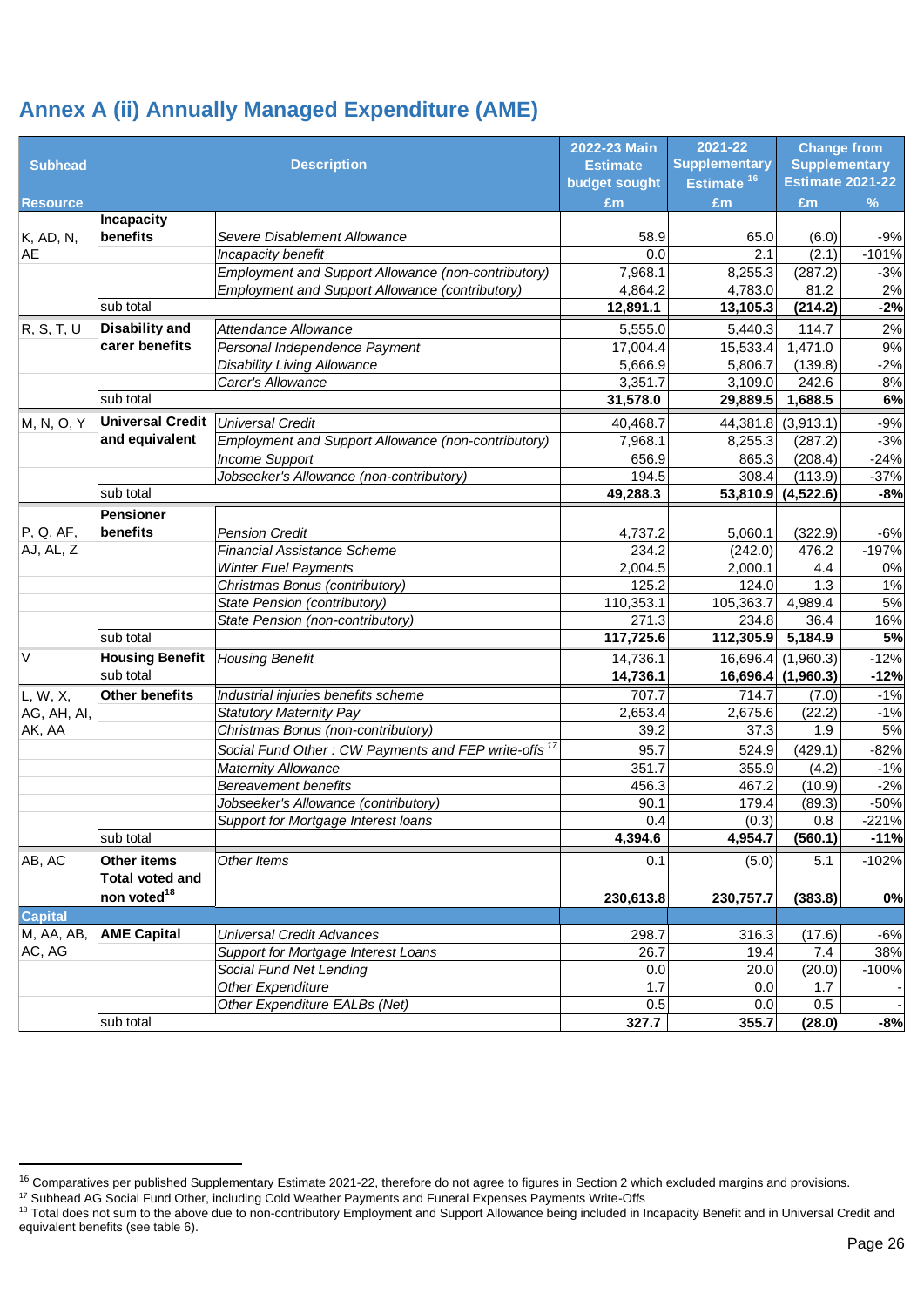# **Annex B Summary of Changes to DEL Funding since Spending Review 2021**

| <b>Description</b>                                             | <b>Administration</b> | <b>Programme</b> | <b>Total Resource</b> | <b>Capital</b> |
|----------------------------------------------------------------|-----------------------|------------------|-----------------------|----------------|
|                                                                | Em                    | £m               | Em                    | £m             |
| Baseline Non-Ring Fenced                                       | 816.6                 | 4,399.9          | 5,216.5               |                |
| <b>Baseline Ring Fenced: Policy</b>                            |                       | 135.4            | 135.4                 |                |
| Baseline Ring Fenced: Depreciation                             | 40.5                  | 153.1            | 193.6                 |                |
| Non-Baseline Non-Ring Fenced                                   | 103.6                 | 1,270.1          | 1,373.8               | 339.0          |
| Non-Baseline Ring Fenced: Policy                               |                       | 922.0            | 922.0                 | 18.0           |
| Non-Baseline Ring Fenced: Financial Transactions               |                       |                  |                       | 264.0          |
| Spending Review 2021 funding for 2022-23                       | 960.7                 | 6,880.5          | 7,841.2               | 621.0          |
|                                                                |                       |                  |                       |                |
| Depreciation adjustment                                        | (10.2)                | 75.2             | 65.0                  |                |
| <b>Spring Statement 2022</b>                                   |                       |                  |                       |                |
| Fraud, Error and Debt spend to save                            |                       | 141.8            | 141.8                 | 4.0            |
| Household Support Fund                                         |                       | 420.8            | 420.8                 |                |
| <b>Transfers to/from Other Government Departments</b>          |                       |                  |                       |                |
| to Cabinet Office for shared deliverable                       | (0.2)                 |                  | (0.2)                 |                |
| to HMRC for delivery of Universal Credit                       |                       | (14.1)           | (14.1)                | (1.1)          |
| to HMRC for delivery of Universal Credit (depreciation)        |                       | (2.4)            | (2.4)                 |                |
| to Cabinet Office for three Special Advisers                   | (0.3)                 |                  | (0.3)                 |                |
| to DHSC for Personal Support, Health Led Trials                |                       | (9.2)            | (9.2)                 |                |
| to HMRC for the provisions of wage dispute resolution services |                       | (3.9)            | (3.9)                 |                |
| to Cabinet Office - DWP contribution to 2022 CSS event         |                       | (0.1)            | (0.1)                 |                |
| from HSE for Building Safety Regulator                         |                       | 15.0             | 15.0                  | 0.2            |
| from DHSC for Individual Personal Support and Shared Outcome   |                       |                  |                       |                |
| Funding                                                        |                       | 4.3              | 4.3                   |                |
| from Foreign, Commonwealth & Development Office for overhead   |                       |                  |                       |                |
| costs associated with Fraud Officers supporting DWP in Spain   |                       |                  |                       |                |
|                                                                |                       | 0.2              | 0.2                   |                |
| <b>IFRS 16 Adjustments</b>                                     |                       |                  |                       |                |
| Net funding for adoption of IFRS16 (Non-Depreciation)          | (27.9)                | (178.8)          | (206.7)               | 229.7          |
| Funding for adoption of IFRS16 (Depreciation)                  | 26.8                  | 200.9            | 227.7                 |                |
| <b>Main Estimate total</b>                                     | 949.0                 | 7,530.0          | 8,479.0               | 853.8          |